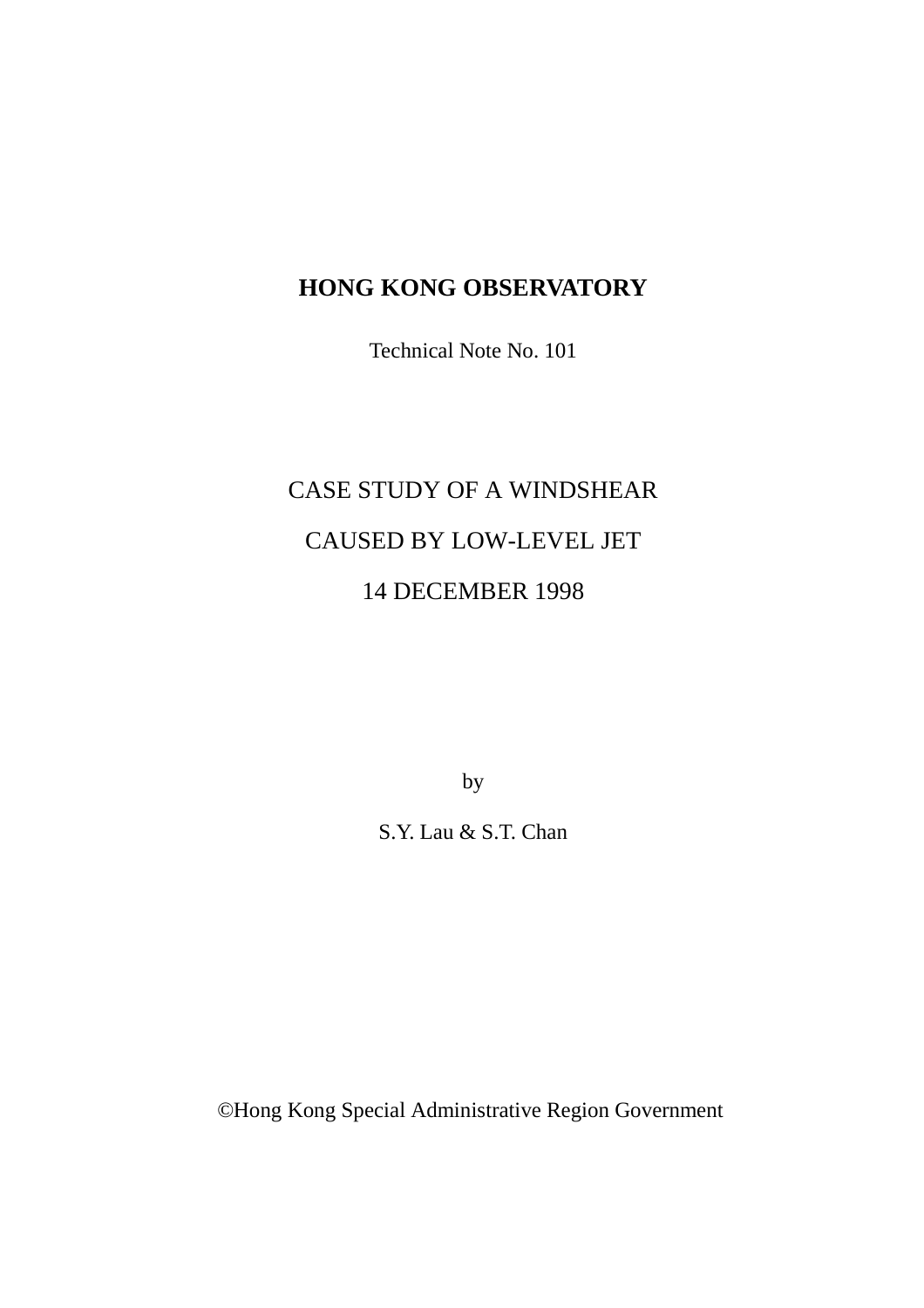#### 摘要

本報告敘述在 1998 年 12 月 14 日數架飛機在香港國際機場﹝赤 角〕遇上的風切變事件。此次事件是該機場啟用以來其中一次最先 發生的顯著風切變事件。本文分析了引致該風切變事件的原因,並 探討了天文台的風切變及湍流警告系統和一個數值預報模式對捕捉 該風切變事件的能力。

#### **Abstract**

This note gives an account of the windshear encountered by several aircraft on 14 December 1998. The windshear was one of the first significant events occurring at the Hong Kong International Airport (Chek Lap Kok) after its opening. The cause of the windshear was analysed and the capability of the Windshear and Turbulence Warning System of the Hong Kong Observatory and a numerical weather prediction model in depicting such events was also studied.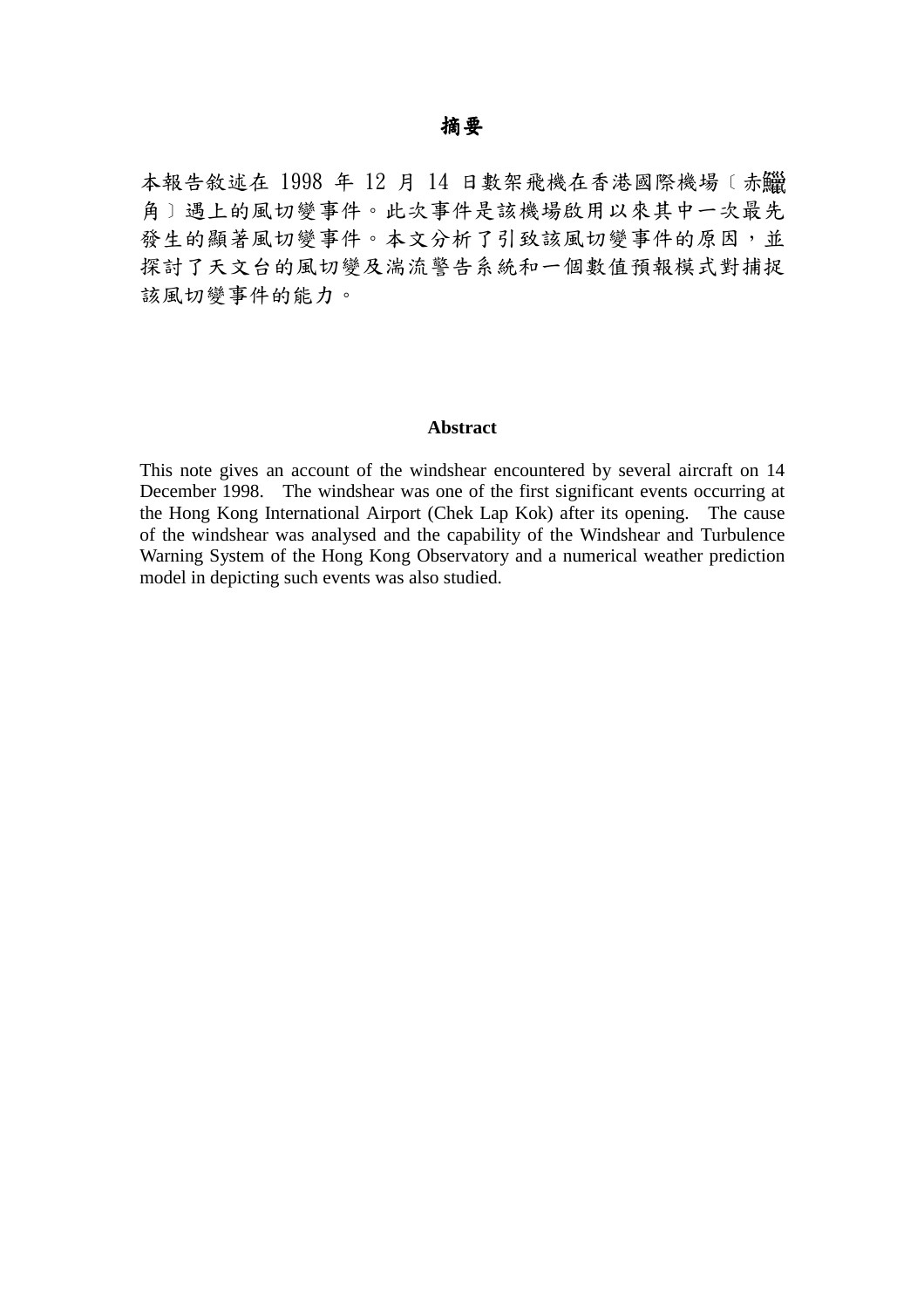## **Contents**

|       |                                                                      | Page           |
|-------|----------------------------------------------------------------------|----------------|
|       | <b>List of Figures</b>                                               | ii             |
| I.    | <b>Introduction</b>                                                  | $\mathbf{1}$   |
| П.    | The Event                                                            | $\mathbf{1}$   |
| Ш.    | <b>Synoptic Situation</b>                                            | $\mathbf{2}$   |
| IV.   | Weather Condition around Chek Lap Kok                                | $\overline{2}$ |
| V.    | <b>On-board Aircraft Data</b>                                        | $\overline{2}$ |
| VI.   | <b>Causes of the Windshear</b>                                       | 3              |
| VII.  | Performance of the Windshear and Turbulence Warning System<br>(WTWS) | $\overline{4}$ |
| VIII. | Model Simulation of the Low-level Jet                                | 5              |
| IX.   | Conclusion                                                           | 5              |
|       | <b>Acknowledgments</b>                                               | 5              |
|       | <b>References</b>                                                    | 6              |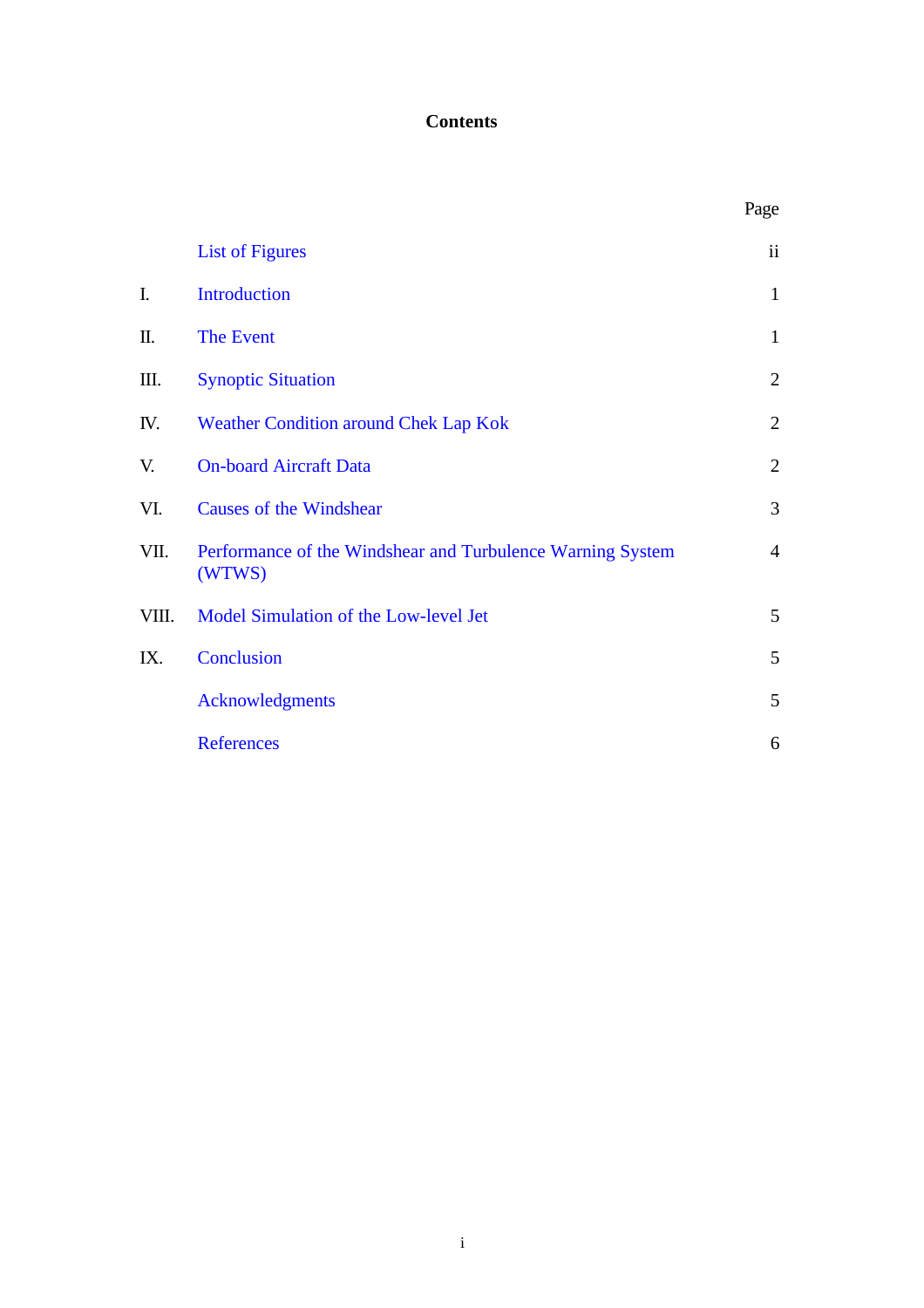# **List of Figures**

<span id="page-3-0"></span>

|     |                                                                                                           | Page           |
|-----|-----------------------------------------------------------------------------------------------------------|----------------|
| 1.  | Meteorological Equipment for windshear and turbulence detection at<br>and around Chek Lap Kok             | $\overline{7}$ |
| 2.  | Surface Weather Chart as at 00Z 14 December 1998                                                          | 8              |
| 3.  | (a) 850 hPa winds valid at 00Z on 14 December 1998 (based on<br><b>JMA</b> analysis)                      | 9              |
|     | (b) 700 hPa winds valid at 00Z on 14 December 1998 (based on<br><b>JMA</b> analysis)                      | 10             |
|     | (c) 500 hPa winds valid at 00Z on 14 December 1998 (based on<br><b>JMA</b> analysis)                      | 11             |
| 4.  | Surface Winds at Chek Lap Kok on 14 December 1998                                                         | 12             |
| 5.  | Geographical Situation Display as at 0742Z on 14 December 1998                                            | 13             |
| 6.  | Winds measured by Sha Lo Wan Wind Profiler on the afternoon of<br>14 December 1998                        | 14             |
| 7.  | Winds measured by Sham Shui Po Wind Profiler on the afternoon of<br>14 December 1998                      | 15             |
| 8.  | Doppler Winds as Measured by TDWR at 0741Z on 14 December<br>1998                                         | 16             |
| 9.  | Variation of Altitude with Time                                                                           | 17             |
| 10. | Comparison of Winds Measured On-board with those from Sha Lo<br>Wan Profiler                              | 18             |
| 11. | Variation of Air Speed, Ground Speed, Pitch and Angle of Attack<br>with Time                              | 19             |
| 12. | Variation of Head Wind with Height                                                                        | 20             |
| 13. | Variation of head wind with distance for 3 flights arriving between<br>0635 and 0655 UTC 14 December 1998 | 21             |
| 14. | Geographical Situation Display as at 0742Z on 14 December 1998                                            | 22             |
| 15. | Geographical Situation Display as at 0748Z 14 December 1998                                               | 23             |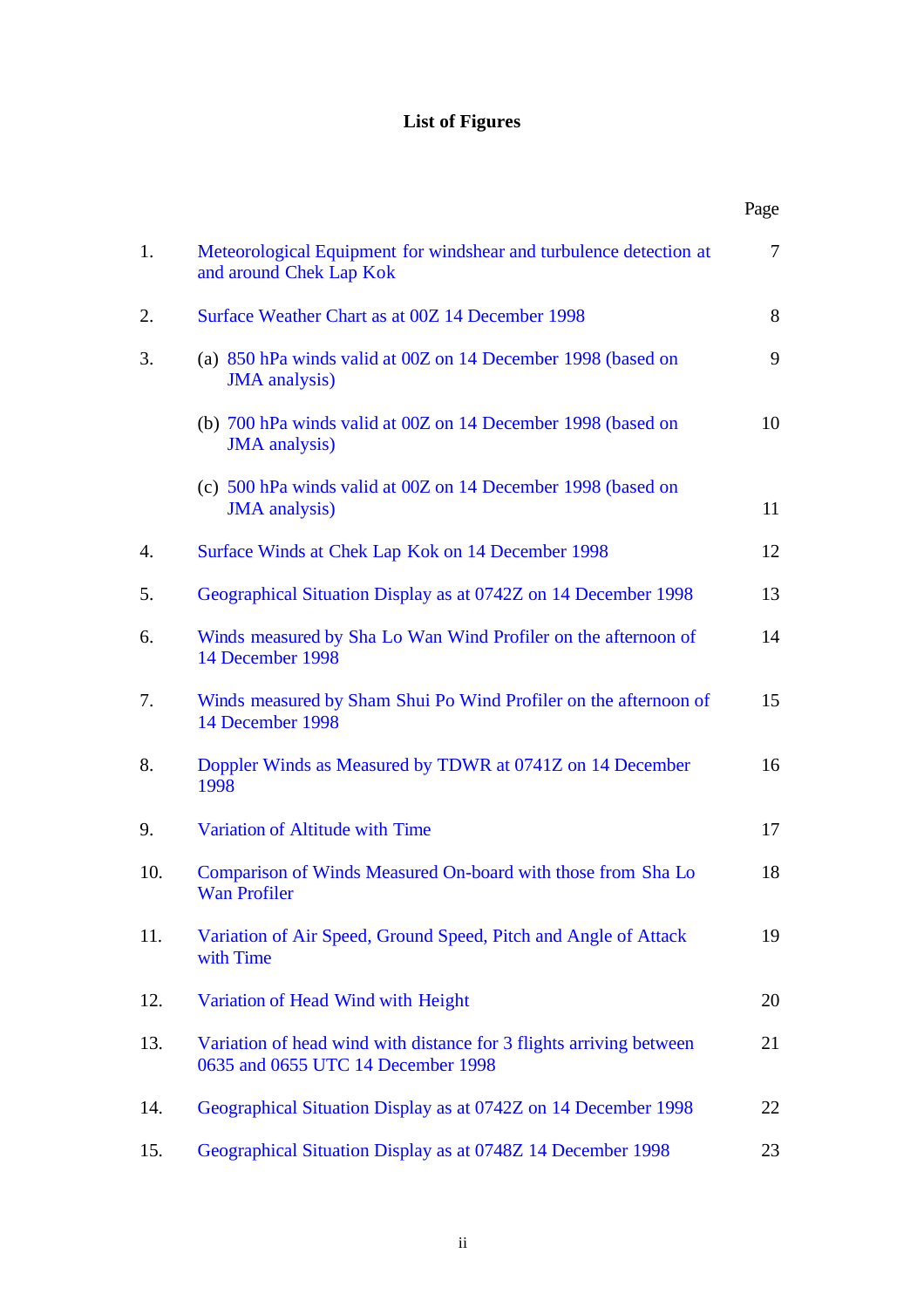| 16. | Windshear Gain Magnitude as analysed by WTWS                                                    | 24 |
|-----|-------------------------------------------------------------------------------------------------|----|
| 17. | (a) RSM Forecast Time Cross Section at HK grid (9812 1318 - 9812)<br>1418 UTC, 60 km model run) | 25 |
|     | (b) RSM Forecast Time Cross Section at HK grid (9812 1318 - 9812)<br>1418 UTC, 20 km model run) | 26 |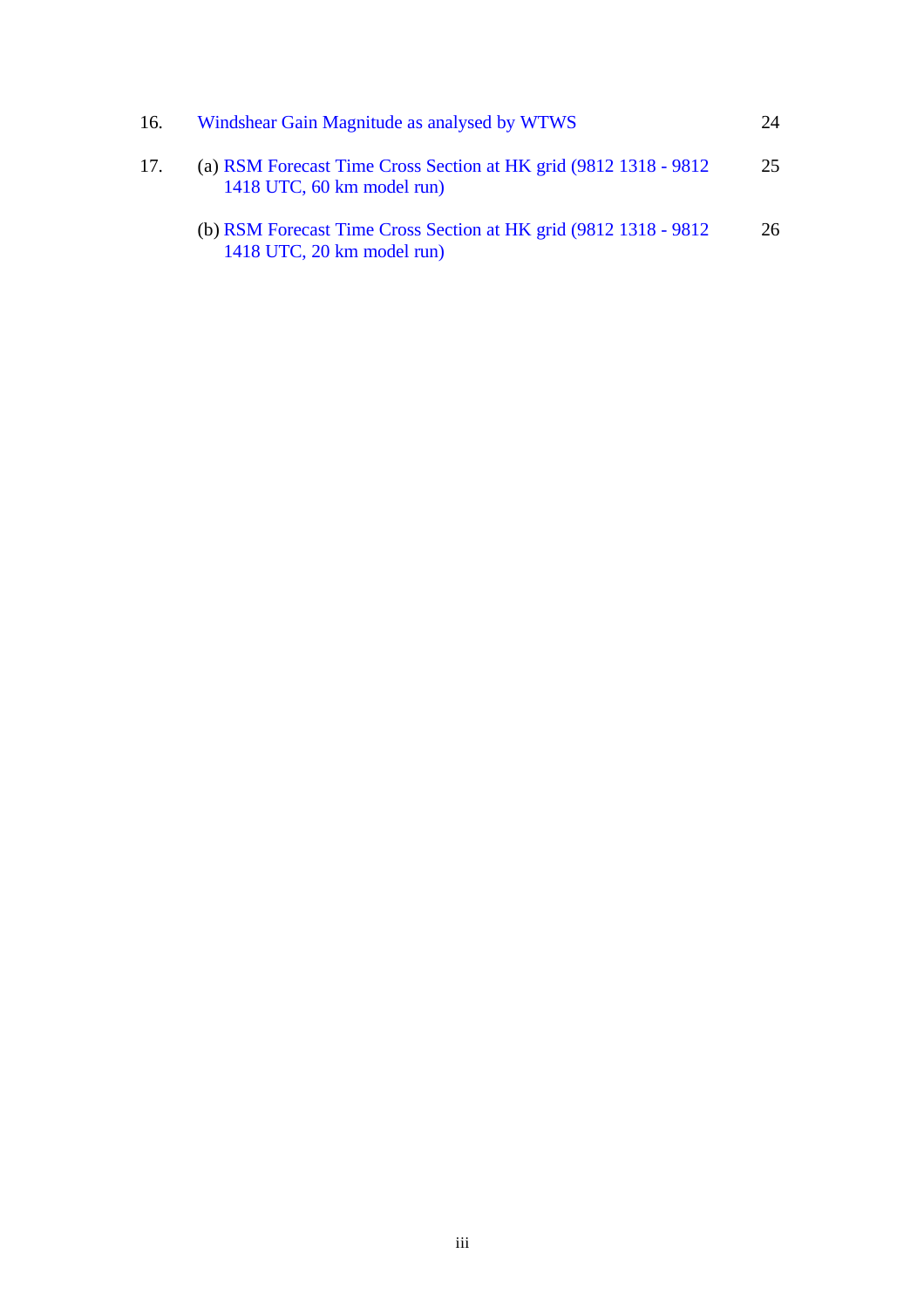#### <span id="page-5-0"></span>**I. Introduction**

The Hong Kong International Airport (HKIA) located at Chek Lap Kok (CLK) came into operation on 6 July 1998. Being the designated authority to provide meteorological services for international air navigation in Hong Kong, the Hong Kong Observatory has equipped the HKIA with advanced meteorological systems, including a Terminal Doppler Weather Radar (TDWR) and a Windshear and Turbulence Warning System (WTWS), to detect and warn of the occurrence of windshear and turbulence around the airport.

The TDWR is strategically located at Tai Lam Chung, about 12 kilometers northeast of CLK to give it a clear view of the runways, airport approach and departure areas (Fig. 1). It was purposely built to serve the terminal area of the airport and detects microburst and windshear associated with convective storms. Similar TDWRs have been widely deployed for operational use in major U.S. airports.

Owing to the proximity of the hills on Lantau, the HKIA is also susceptible to low-level windshear and turbulence induced by terrain. The WTWS has been specifically developed for detection of such phenomena. The WTWS takes in data from a host of meteorological sensors including the TDWR, a network of over 20 anemometers over Hong Kong and a wind profiler at Sha Lo Wan (one more at Siu Ho Wan around 2000).

An advanced data processing algorithm is applied to the radial winds, spectrum width and signal to noise ratio of the TDWR base data to detect terraininduced windshear and turbulence in clear air. The WTWS also makes use of the wind data from the 6 anemometers along the 2 runways to detect low-level windshear. This part of the algorithm is similar to the Low Level Windshear Alert System (LLWAS) that is widely used at U.S. airports. It also makes use of anemometers in exposed areas to measure the ambient wind and its fluctuation to determine the intensity of terrain-induced turbulence by correlation. The location and magnitude of any windshear and turbulence that occurred below 1,000 ft (within 3 nautical miles of the airport runways assuming a 3° glide path) are estimated based on all data sources. Through the use of an integrated detection algorithm, a consolidated estimate and thus a coherent alert is generated for the warning area. More detail descriptions of the algorithm are given in WITI 1996<sup>[1]</sup> and 1997<sup>[2]</sup>.

This note gives an account of the windshear encountered by several aircraft on 14 December 1998. The windshear was one of the first significant events occurring at the HKIA after the opening of the airport. The cause of the windshear was analysed and the capability of the WTWS and a NWP model in depicting such events then followed.

#### **II. The Event**

A number of pilots reported encountering severe windshear at around 1,500 ft on departure on 14 December 1998. In particular, the pilot departing at 0655Z reported encountering light windshear at 100 ft which increased to severe windshear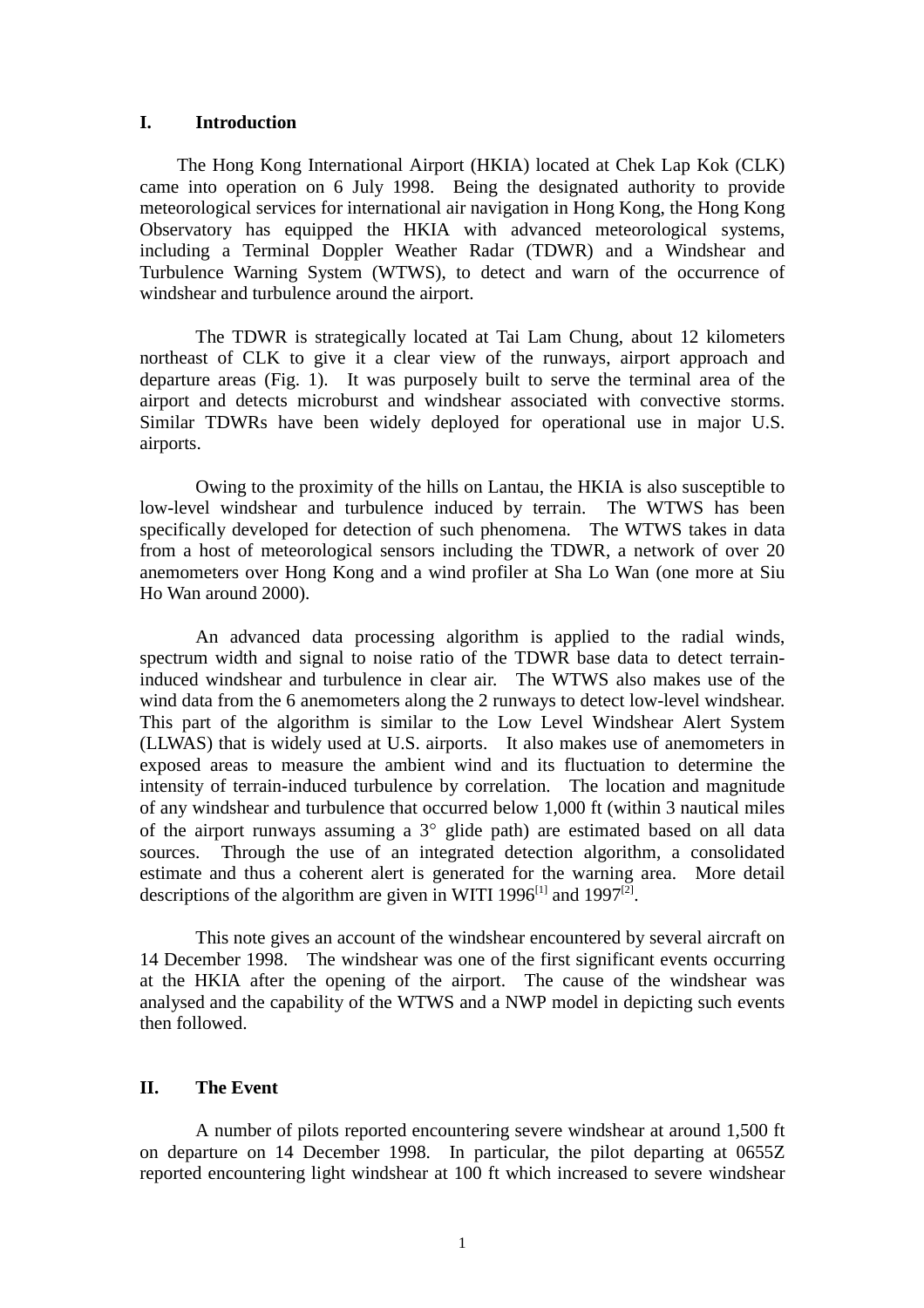<span id="page-6-0"></span>of 30 kt above 1,500 ft (6 nm from runway threshold). According to the pilot, the severe windshear abated at around 6,000 ft.

The pilot of another aircraft departing at 0751Z reported severe windshear and moderate turbulence on departure from RWY 07R. The airspeed varied by -15 kt to +25 kt at altitudes of 1,300 to 2,200 ft. Based on Air Traffic Control radar recording, the plane passed through the altitude band of 1,300 to 2,200 ft around 0.75 and 2 nm from the end of the runway.

#### **III. Synoptic Situation**

A northerly surge reached Hong Kong on 11 December 1998. The northerlies moderated on 12 and 13 December but strengthened again on 14 December. The surface weather chart is given in Fig. 2. The Strong Monsoon Signal was hoisted at noon and remained in force throughout the day. Fig. 3(a) to (c) show the 850 hPa (around 5,000 ft), 700 hPa (around 10,000 ft) and 500 hPa (around 19,000 ft) upper-air analysis valid at 00Z on 14 December 1998. At 850 hPa, the northerly airstream and the moist southeasterly airstream converged over the South China coastal waters. A 500 hPa westerly trough was approaching Hong Kong with strong south to southwesterly winds over the southern China. There were also strong south to southwesterly winds over southern China at 700 hPa.

#### **IV. Weather Condition around Chek Lap Kok**

Surface winds at CLK were northerlies around 10 kt throughout the morning and afternoon (Fig. 4). However, winds on mountain tops on Lantau, namely Nei Lak Shan and Yi Tung Shan were generally gale force (40-50 kt) in the afternoon (Fig. 5). The Sha Lo Wan profiler captured a low-level jet at around 2,000 ft (Fig. 6). The low-level jet is even more prominent at Shamshuipo (Fig. 7). The presence of the low-level jet was also well captured by the Terminal Doppler Weather Radar (TDWR) 6° scan. At 0741Z the core of the low-level jet was observed to have a radial speed of 40 kt or above (coloured in pink to red in Fig. 8) extended from around 800 m to 1,200 m, in fairly good agreement with the Sha Lo Wan profiler data. Above 1,200 m, the radial speed dropped gradually again in good agreement with the Sha Lo Wan profiler data.

Surface winds strengthened to fresh northerlies in the evening. Temperatures at CLK dropped to 13.2°C that afternoon, the lowest in the month. Along with the cooler air, light rain patches set in from the west and 11.3 mm of rain were recorded at CLK. However between 06 and 08Z when windshear was reported, no rainfall was recorded at CLK.

#### **V. On-board Aircraft Data**

No on-board flight data was available from the flights at 0655Z and 0751Z. HKO was only able to obtain the data from a flight departing at 0743Z. This flight did not file any windshear report to the HKO. As the windshear experienced by the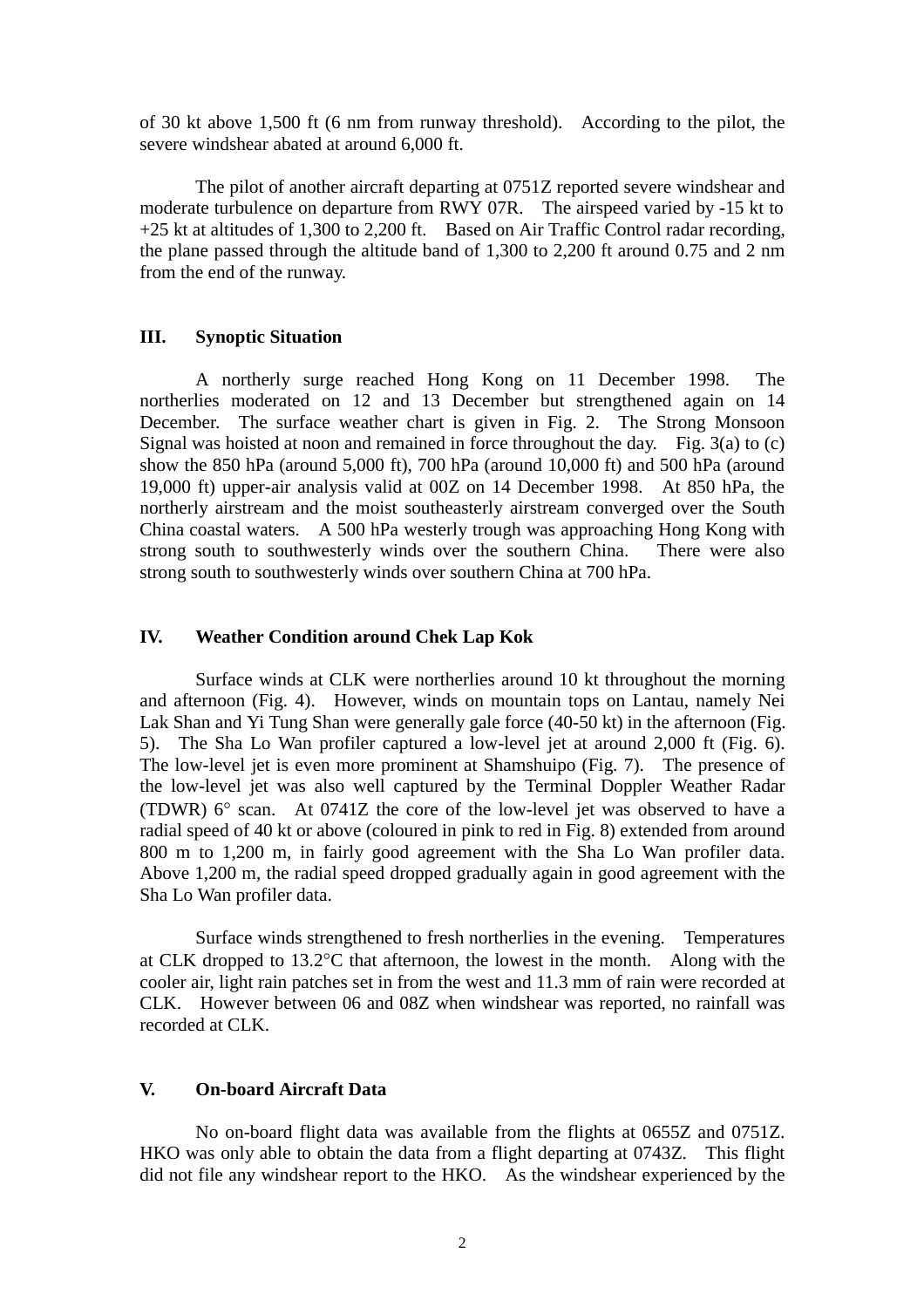<span id="page-7-0"></span>flights on that day was quite persistent, data from this flight should still be quite representative of the windshear experienced. The on-board data were provided to the HKO in the form of a database file and included data on the position, altitude, airspeed, ground speed, heading, pitch, roll as well as wind direction and speed.

The flight took off at 07:42:48 Z (Fig. 9). Based on the radio altitude, this flight climbed at around 9.6°, slightly steeper than the 7° climb of the flight at 0751Z.

It is noted that the winds measured on-board had a greater easterly component than those from the Sha Lo Wan profiler (Fig. 10). Based on the wind measured onboard, winds were 10 kt or less from near the surface up to around 800 ft. Winds then increased rapidly and were the strongest at around 3,350 ft, reaching 50 kt. Between 1,600 and 3,350 ft, the winds observed on-board were generally larger than those measured by the Sha Lo Wan profiler. The wind speed recorded by the aircraft then dropped sharply to around 15 kt at 3,800 ft which was much sharper than that detected by the Sha Lo Wan profiler and TDWR. As a result of the sudden drop in wind speed and thus the head wind, the pitch attitude decreased by 6.7° (0.12 rad) in 11 seconds (Fig. 11).

A very useful parameter often quoted for indicating the severity of the windshear and vertical velocity on aircraft performance is the F-Factor,

 $F = g^{-1} DU/Dt - w/V$ 

where DU/Dt is the rate of change of the horizontal wind component along the aircraft flight path, g is the acceleration due to gravity, w is the vertical wind speed and  $V_a$  the airspeed of the aircraft. The first term on the right hand side represents the contribution due to head wind change while the second term represents the contribution due to vertical wind.

Due to the rapid increase in the wind speed, there was a rapid increase in head wind component, from 13 kt at 1,420 ft to 39 kt at 3,100 ft (Fig. 12). The average head wind gain over the period was 1.6 kt per 100 ft. Using the on-board flight data and considering only the head wind change component, the F-Factor (head wind change component) was 0.027.

As the wind speed measured on-board dropped sharply from 3,350 to 3,800 ft, the corresponding head wind change and F-Factor (head wind change component) were -5.7 kt per 100 ft and -0.168 respectively. This F-Factor value is slightly larger than the threshold for triggering on-board windshear alarm which is set to -0.15 for most aircraft.

#### **VI. Causes of the Windshear**

The shear experienced by the departing aircraft was due to vertical shear as the plane passed through a low-level jet. Based on the Sha Lo Wan profiler data at 0740Z, the vertical shear at around 1,100 ft was close to 8 kt per 100 ft (Table 1). Although this was lower than the 8 kt per 100 ft which had been used in the Windshear Warning System at the old Kai Tak Airport or the old ICAO recommendation of 10 kt per 100 ft for reporting of vertical shear for Category I operations, the increase in head wind was significant due to the steeper climb angle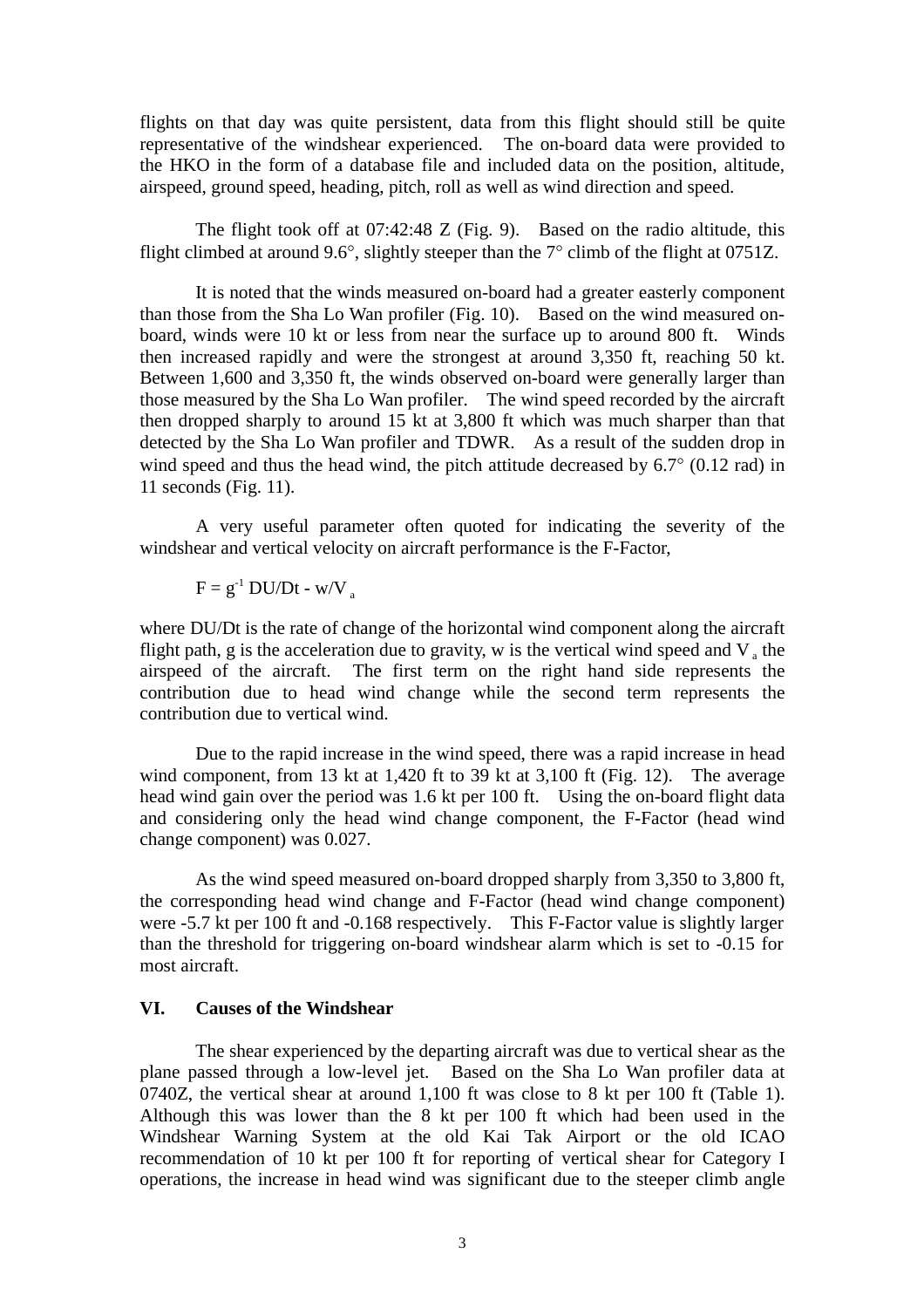<span id="page-8-0"></span>and that the shear was encountered very close to the end of the runway. Meanwhile for arriving flights, which descended at a lesser angle (3°), no significant shear was experienced within 9 nm from touchdown (Fig. 13).

#### **VII. Performance of the Windshear and Turbulence Warning System (WTWS)**

The WTWS windshear algorithm, which uses the radial winds measured by the TDWR for windshear detection, was operational at the time. No windshear alert was generated by the WTWS for the southern runway. The WTWS did generate moderate turbulence alert temporarily for RWY 07RD at 0730Z. The WTWS also detected lifting windshear over RWY 07D and a windshear shape was generated on the graphical situation display at 0742 and 0748Z close to the time when the aircraft reported windshear (Fig. 14 and 15). However, the shear magnitude was not strong enough and no alert was generated.

From the TDWR base data, an area of weak radial wind away from the radar was detected over CLK out to Tai Mo To. This feature was prominent in the low elevation scans (0.6° - 2.4° scans) but became less prominent from 6° scan upwards. At the surface, winds at Tai Mo To were northwesterlies instead of the prevailing northeasterlies (Fig. 4). However near the TDWR, the radial wind away from the radar was strong. The shear derived by the WTWS based on TDWR 0.6° scan data was 0.0039 m/s per m, or 15 kt over 2 km distance (Fig. 16). However when resolved along the runway, the shear became less and no alert was generated. The location of this shear region was out at 3 nm and did not correspond well with the location where windshear was experienced by the departing aircraft. Furthermore, this shear region was at low level and could not explain the shear encountered by the departing aircraft which was some 1,500 ft above ground.

The TDWR and WTWS were designed to detect low-level windshear within 3 nm from the end of the runway assuming a typical ascend/descend profile of  $3^{\circ}$ . In order to capture the low-level windshear, both systems use the lowest scan (0.6°) to deduce the shear magnitude. Higher scan angles would have to be used to detect windshear associated with elevated low level jets and the WTWS is simply not designed to warn of such windshear. Furthermore, since the location of the shear associated with elevated low level jets depends very much on the location where the aircraft encounters the jet and thus the ascend / descend profile, it would be difficult for the WTWS to give a warning on the location of windshear caused by such elevated low-level jets.

Empirical rules have subsequently been developed so that the aviation forecasters can issue windshear alerts manually based on Sha Lo Wan profiler data to cover these cases. If the Sha Lo Wan wind profiler indicates a low-level jet with maximum speeds greater than 30 kt at two or more consecutive levels below 1,500 m while the surface winds (all of the runway anemometers) were 15 kts or less, the aviation forecasters should issue a windshear alert manually for departing flights.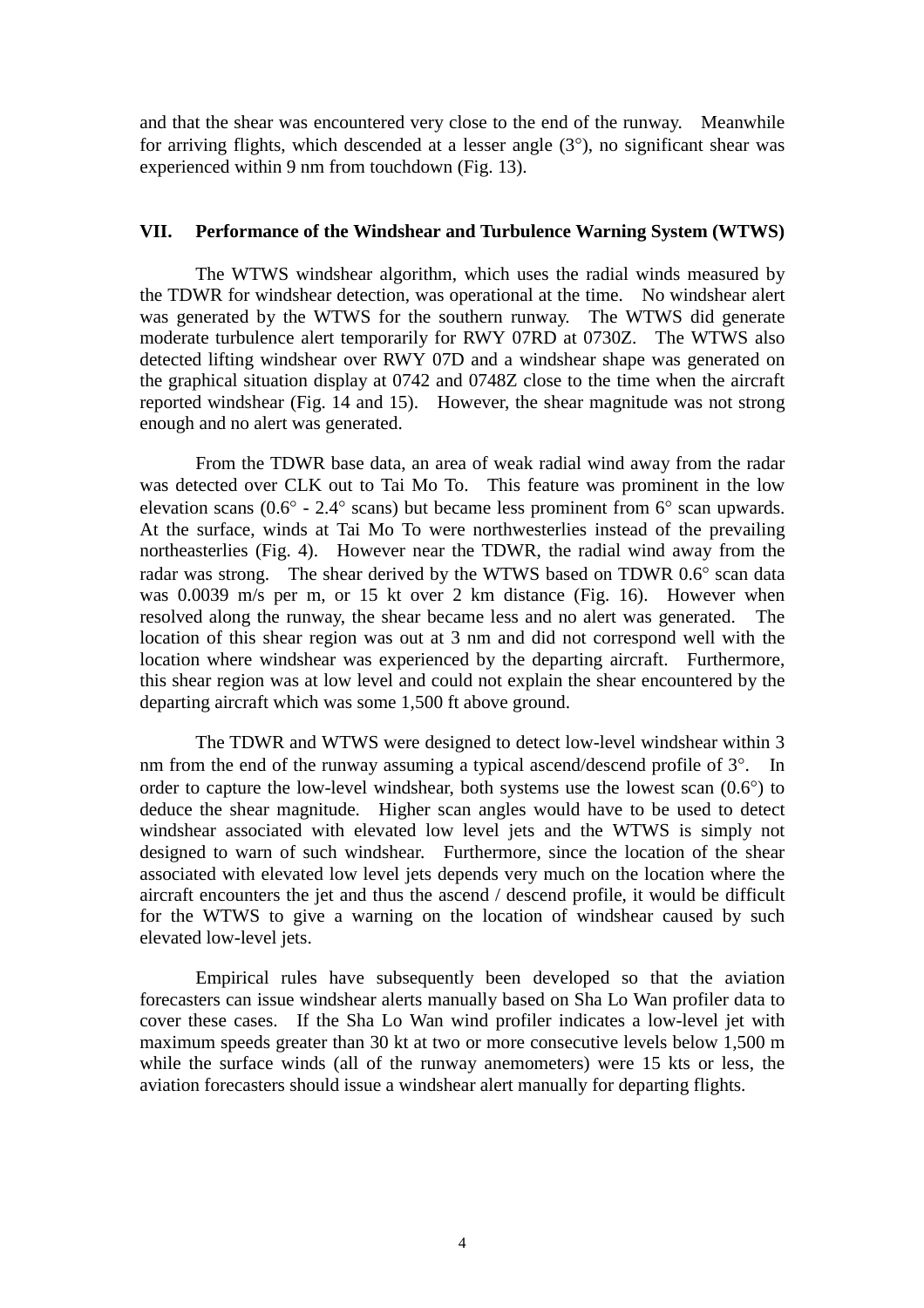#### <span id="page-9-0"></span>**VIII. Model Simulation of the Low-level Jet**

Since the aviation forecasters have to issue windshear alerts manually to cover windshear caused by low-level jets, a 20-km Regional Spectral Model (RSM) with 36 vertical levels was specially run to see if it could provide some guidance to aviation forecaster of the occurrence of the low-level jet. The RSM was adapted from the Japan Meteorological Agency (JMA) in 1997 and was tuned for the application in Hong Kong. The 20-km RSM, was put into semi-operation in 1999. It is nested into a 60-km RSM which became semi-operational in mid-1998. The lateral boundary conditions are taken from the JMA Global Spectral Model. Details of the model configurations and formulation can be found on the intranet and in NPD/JMA  $(1997)^{[3]}$ .

Fig. 17(a) and 17(b) show the time cross-section of the 60-km and 20-km model run initialized at 18Z 13 December 1998. Both runs successfully captured the strengthening of winds to 40 kts at 940 hPa at around 06Z on 14 December 1998, providing more than 6 hours of early warning to forecasters that a low-level jet would affect Hong Kong. The winds at Sha Lo Wan and Kings Park, however, had a more northerly component than the winds forecast by the model.

#### **IX. Conclusion**

The windshear experienced by departing flights on 14 December 1998 was mainly due to vertical shear associated with a low-level jet. The wind profilers proved to be very useful in depicting such low-level jets. The RSM forecast can also provide very useful guidance for forecasting the occurrence of this low-level jet. Although the vertical shear was weaker than the old ICAO recommendation for reporting vertical shear, the wind change experienced by departing flights was nonetheless significant due to the steep climb angle. More work would be done to explore ways to warn pilots of such windshear. However as this would involve the development of new detection algorithms and possibly changes in the design of the WTWS, it would take some time before improvements could be implemented. Meanwhile the aviation forecasters should monitor the Sha Lo Wan profiler winds closely and issue windshear alerts in accordance with the criteria given in the windshear forecasting rules.

*Acknowledgments.* The Hong Kong Observatory (HKO) gratefully acknowledge the support of Cathay Pacific Airways Ltd. which provided the flight deck data used in this study for the purpose of enhancing flight safety. The HKO would also like to thank pilots for filing windshear reports to the HKO. Special thanks to Miss C.C. Lam who conducted a special 20-km run of the RSM for this investigation.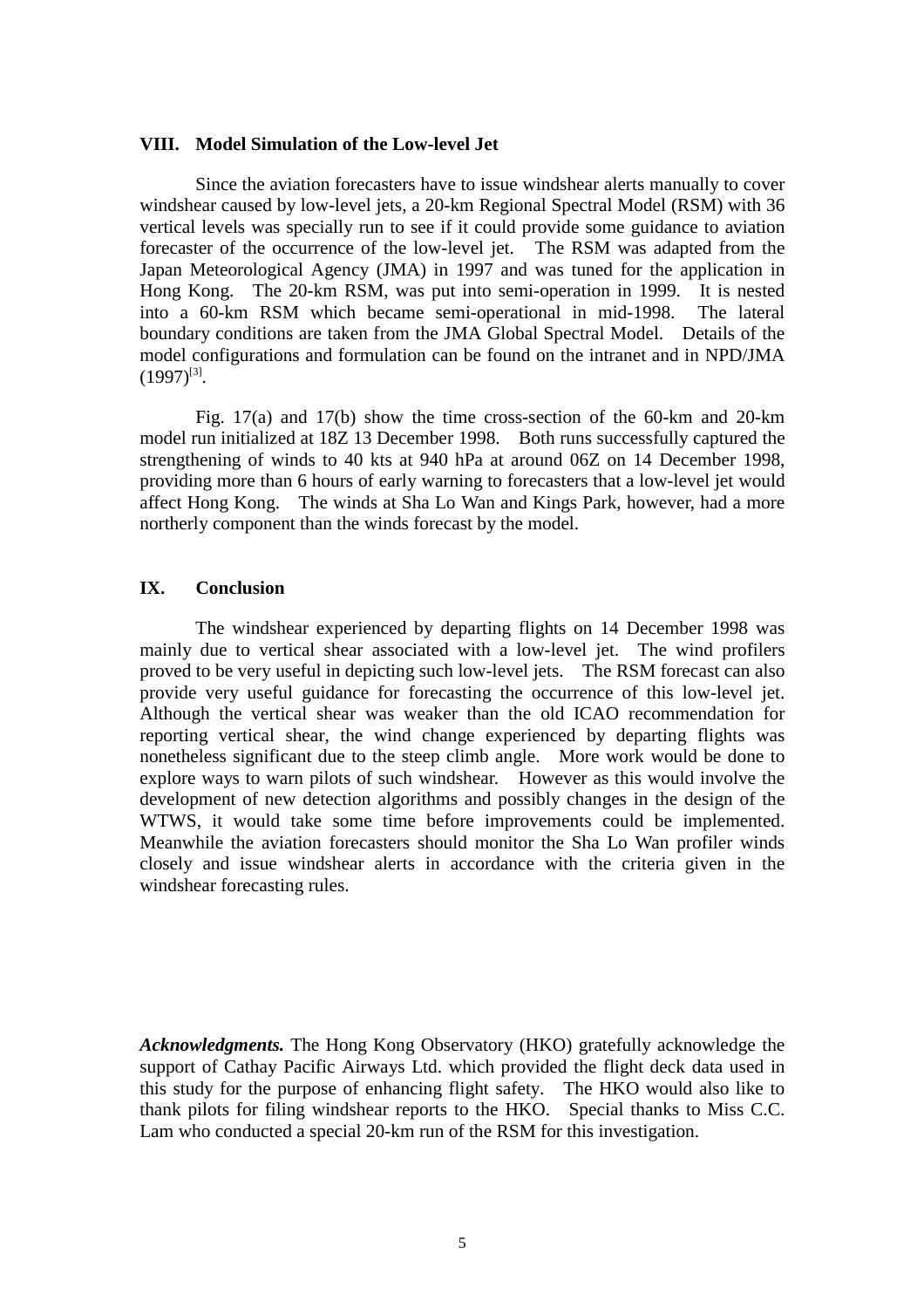#### <span id="page-10-0"></span>**References**

- [1] WITI, 1996, "Operational Windshear Warning System : Design Specification Document"
- [2] WITI, 1997, "Operational Windshear Warning System : Technical Description"
- [3] NPD/JMA, 1997, "Outline of the Operational Numerical Weather Prediction at the Japan Meteorological Agency. Appendix to Progress Report on Numerical Weather Prediction", pp. 48-63.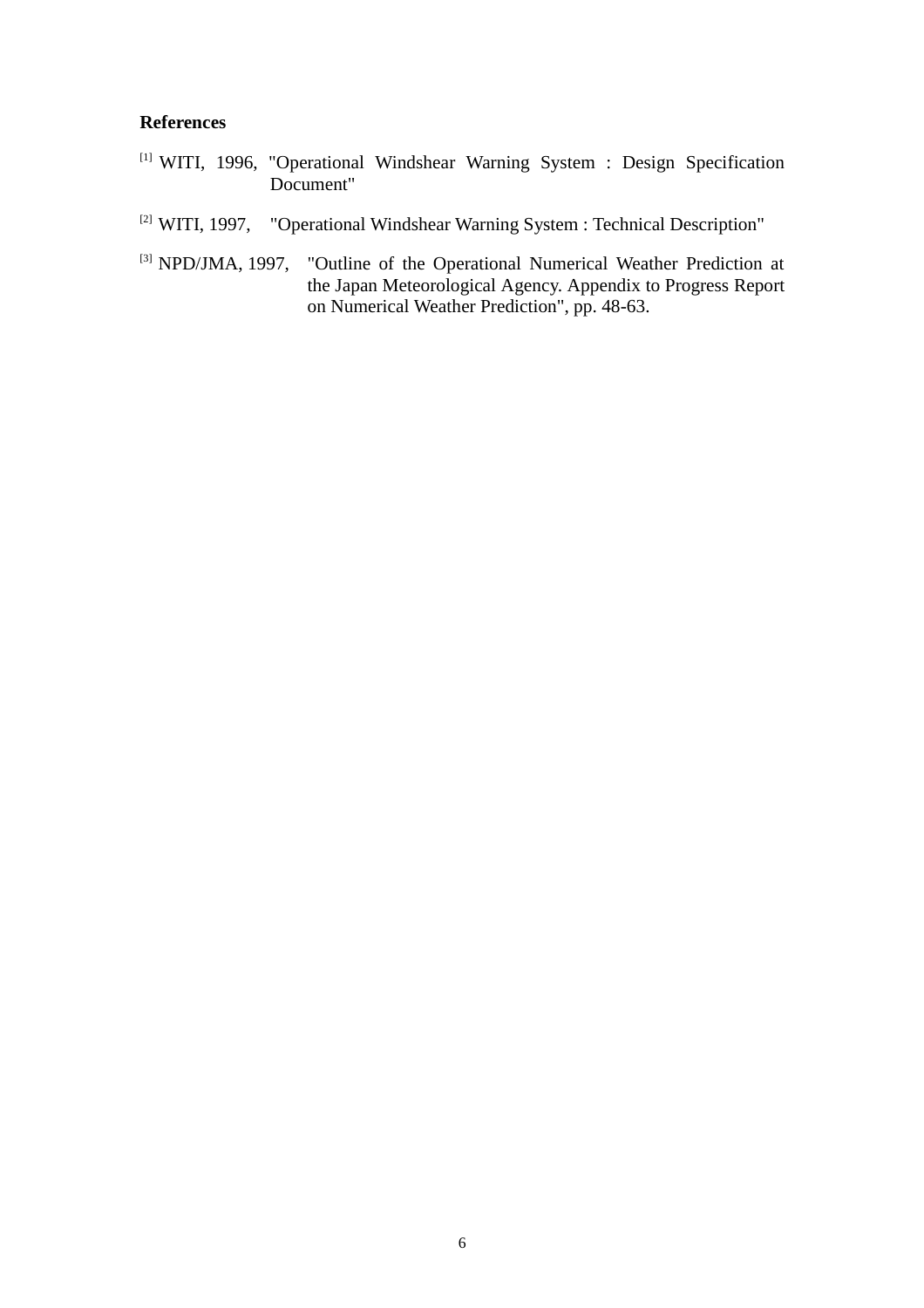

<span id="page-11-0"></span>Figure 1. Meteorological Equipment for windshear and turbulence detection at and around Chek Lap Kok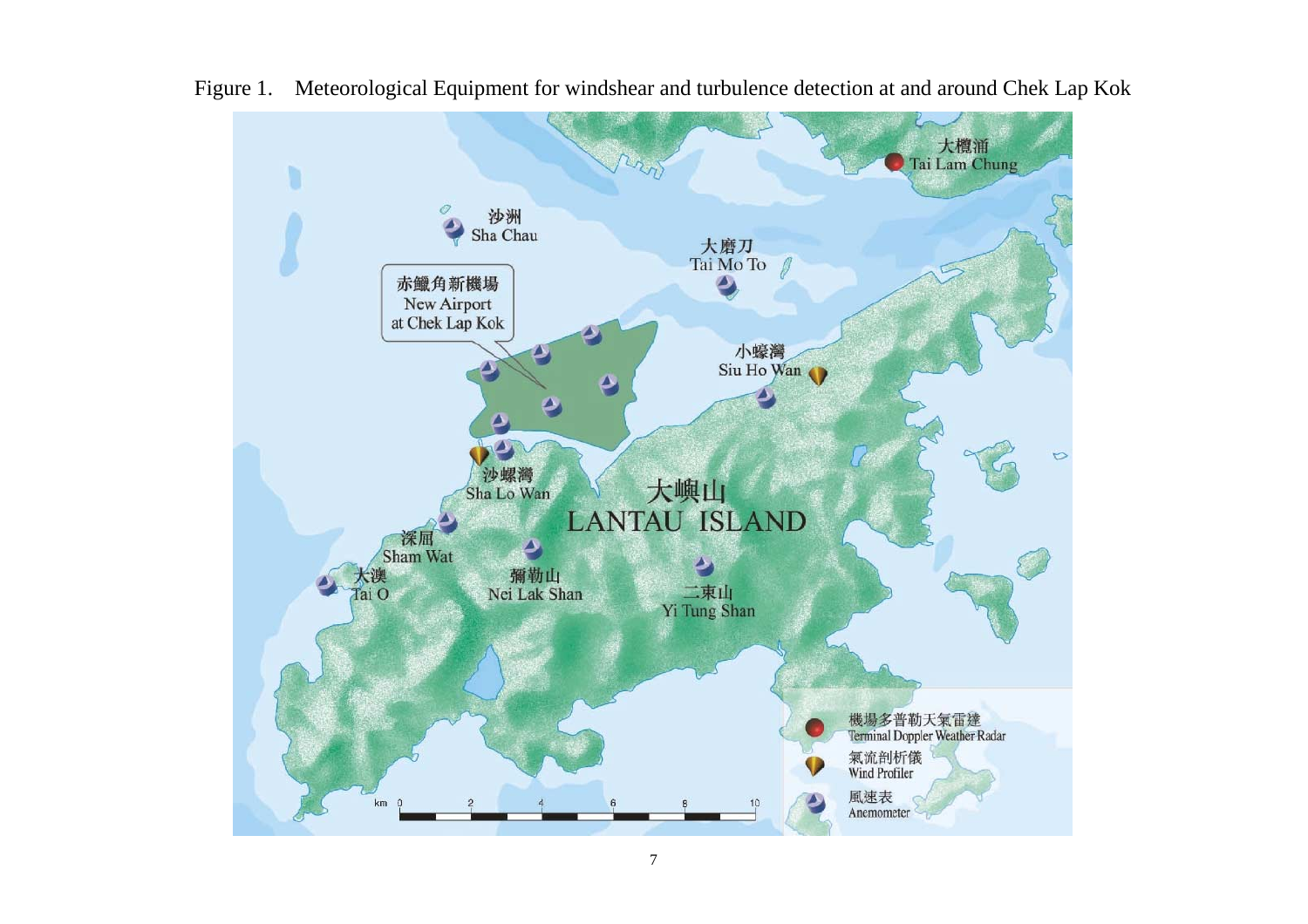<span id="page-12-0"></span>

Figure 2. Surface Weather Chart as at 00Z 14 December 1998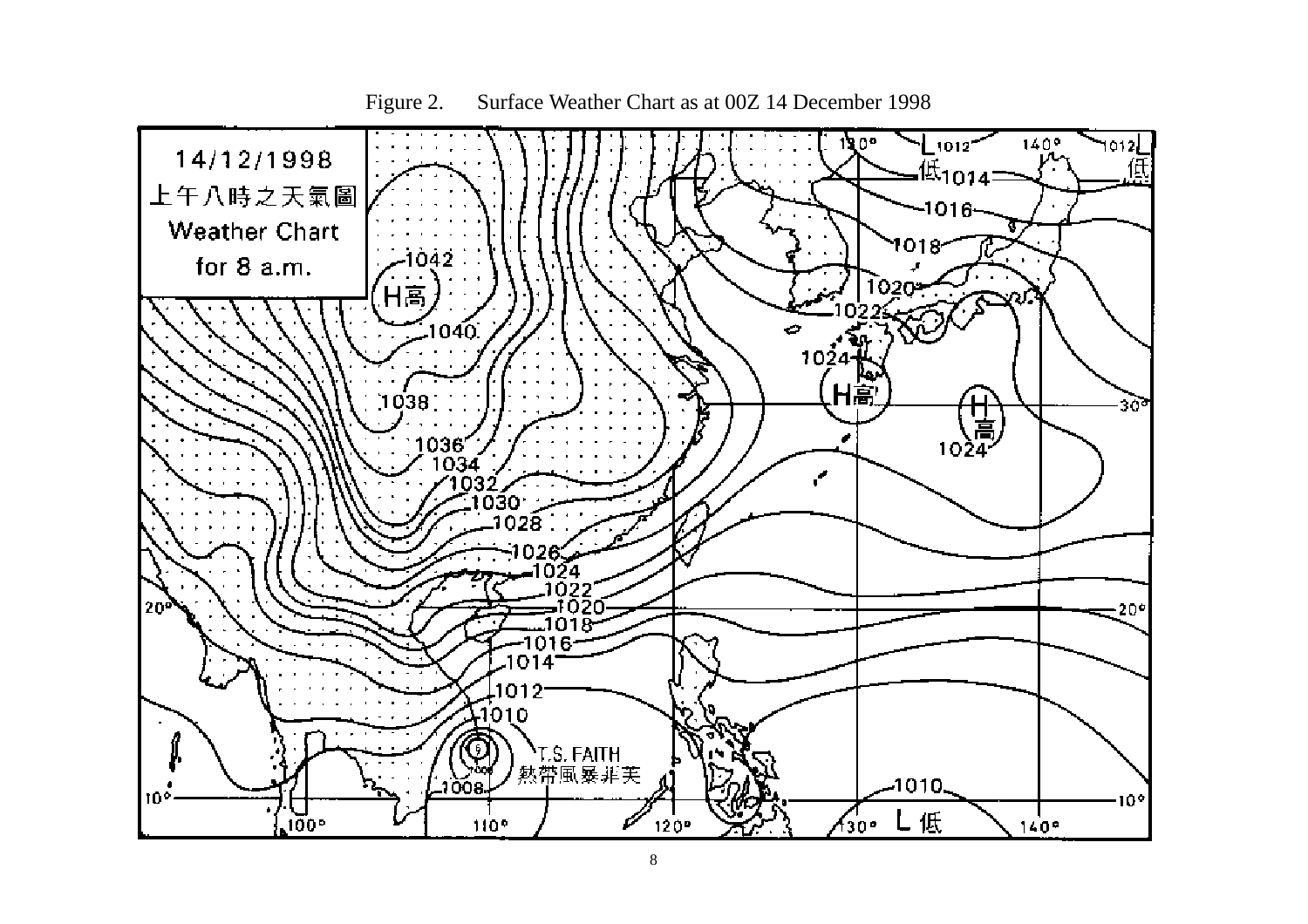<span id="page-13-0"></span>



NCAR Graphics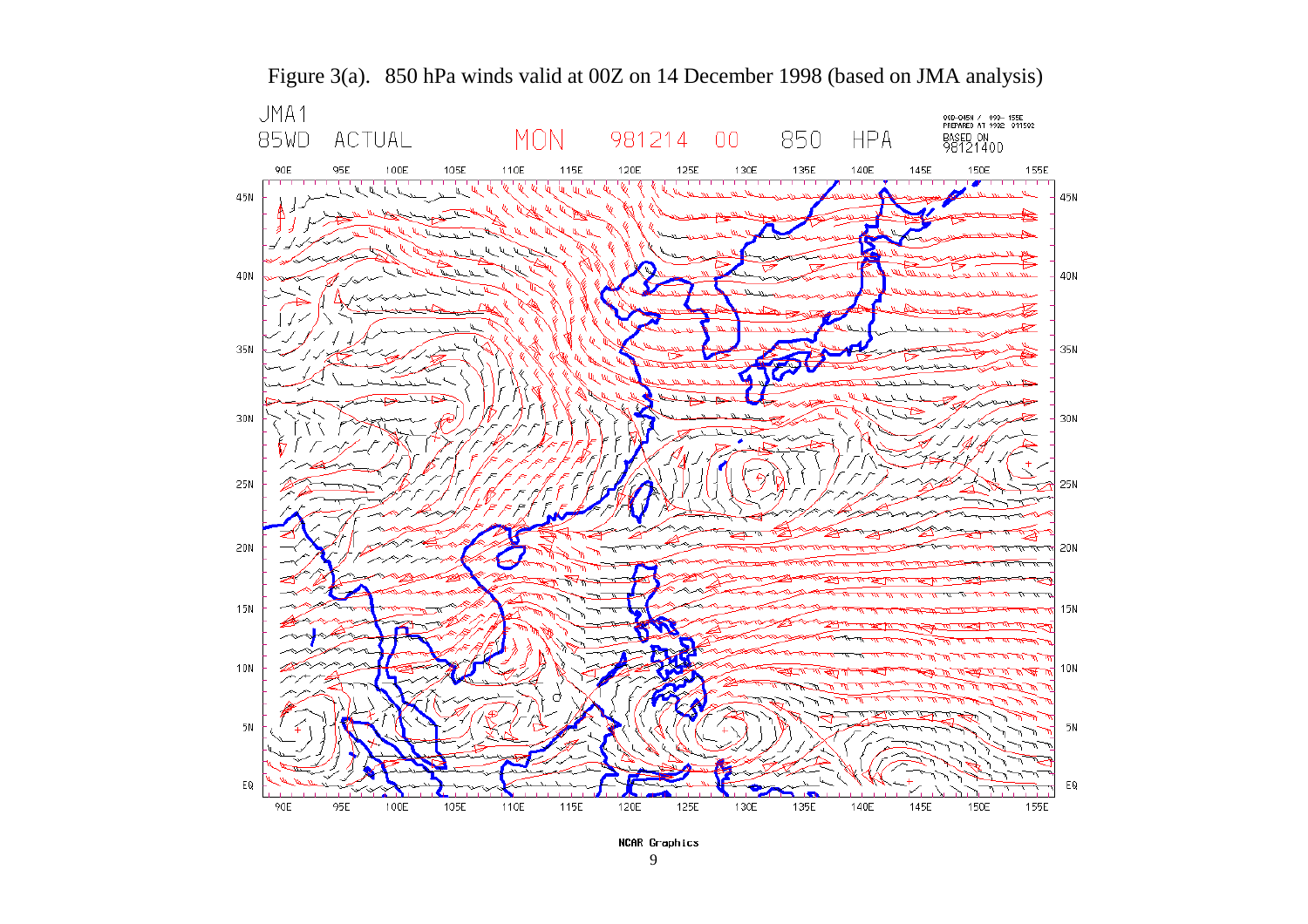<span id="page-14-0"></span>

Figure 3(b). 700 hPa winds valid at 00Z on 14 December 1998 (based on JMA analysis)

NCAR Graphics 10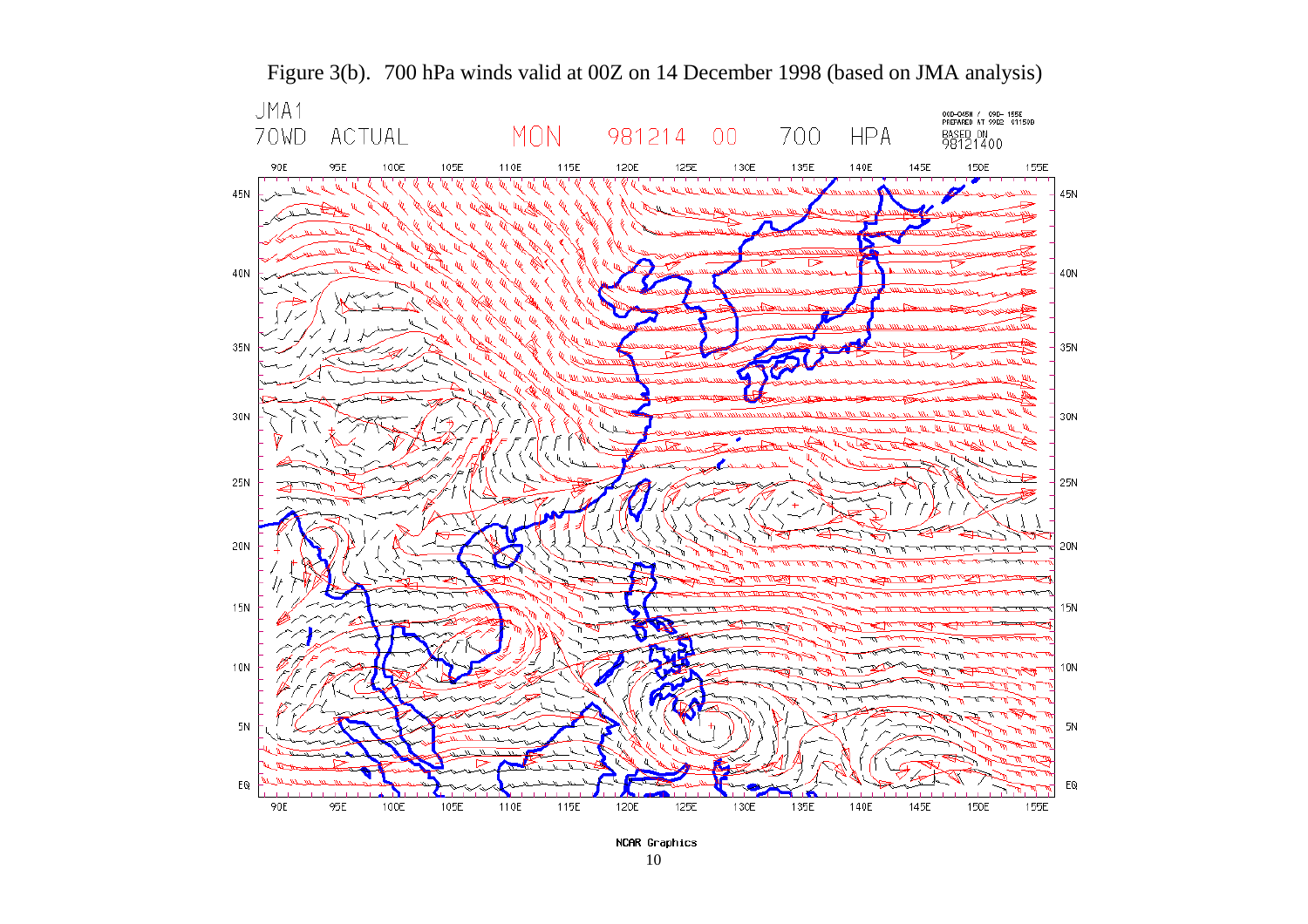<span id="page-15-0"></span>

11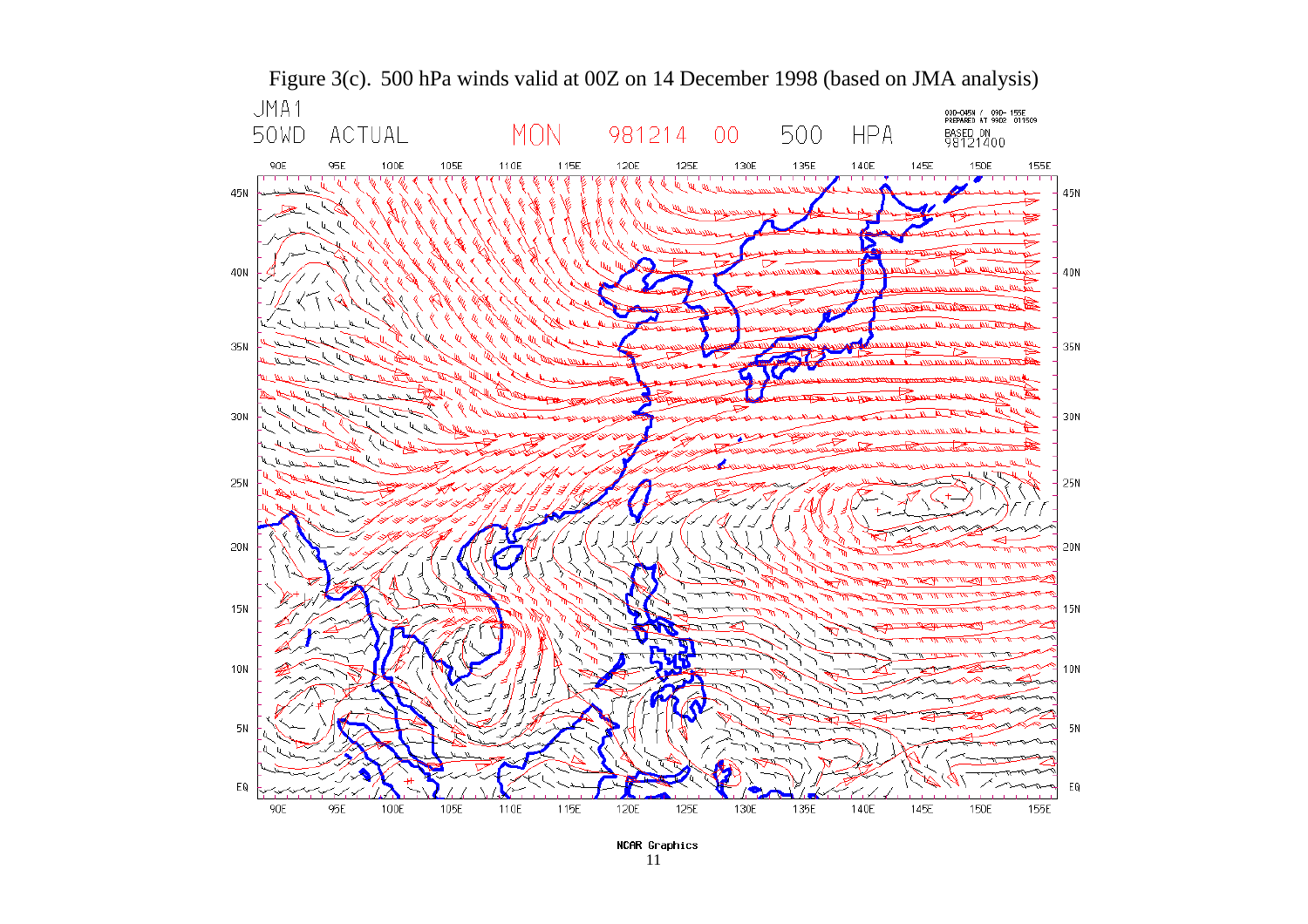<span id="page-16-0"></span>

Figure 4. Surface Winds at Chek Lap Kok on 14 December 1998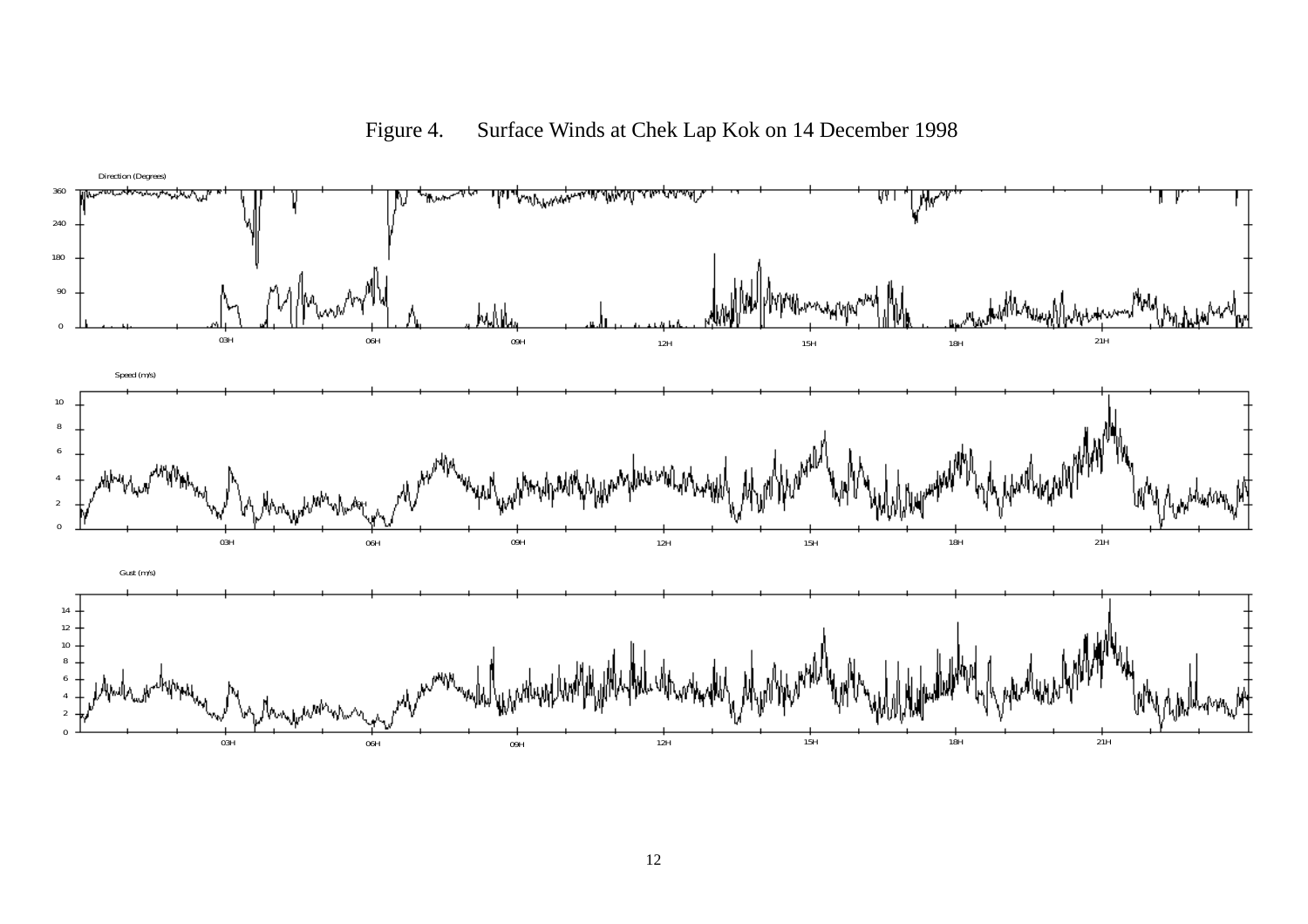<span id="page-17-0"></span>

Figure 5. Geographical Situation Display as at 0742Z on 14 December 1998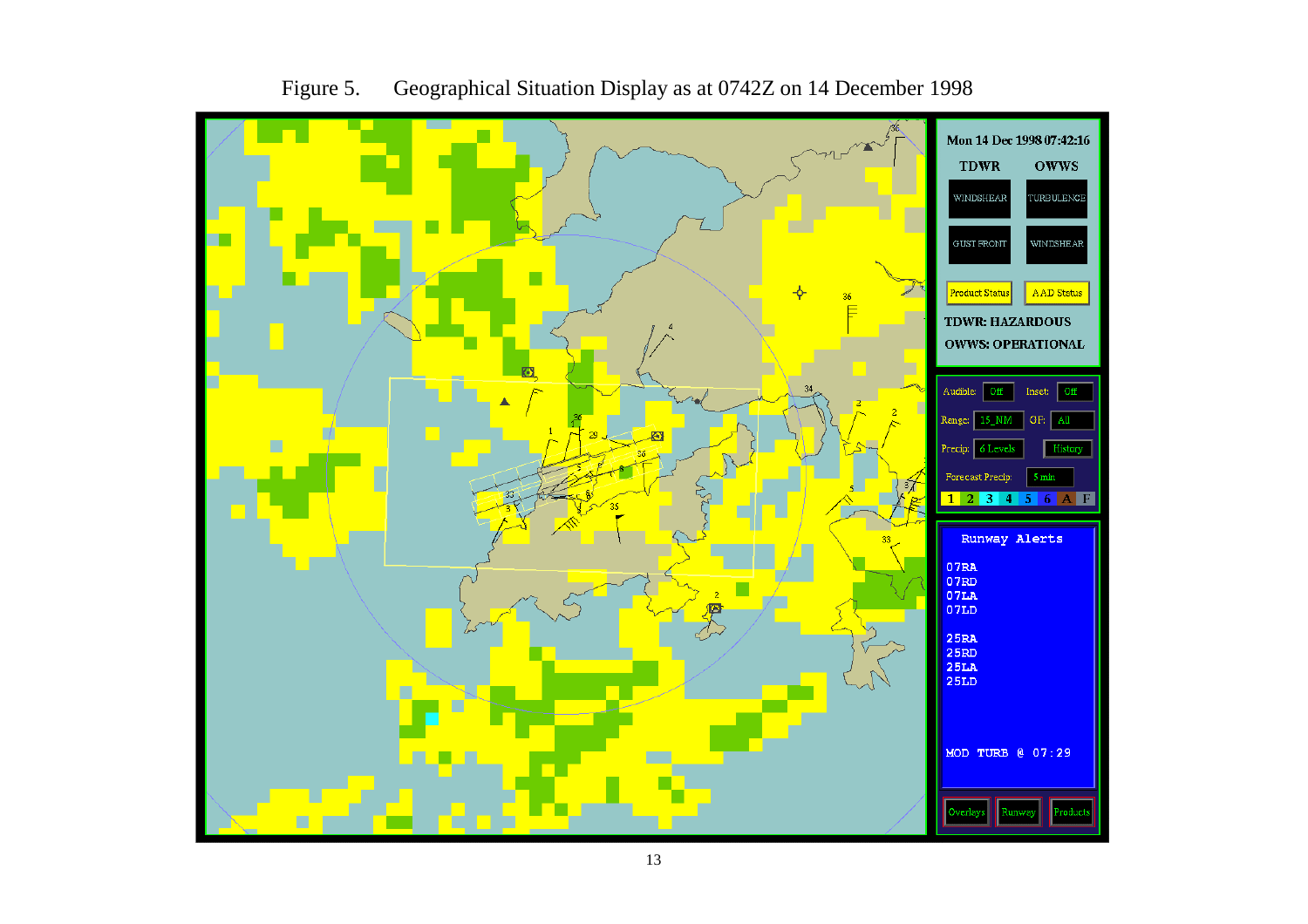<span id="page-18-0"></span>

Figure 6. Winds measured by Sha Lo Wan Wind Profiler on the afternoon of 14 December 1998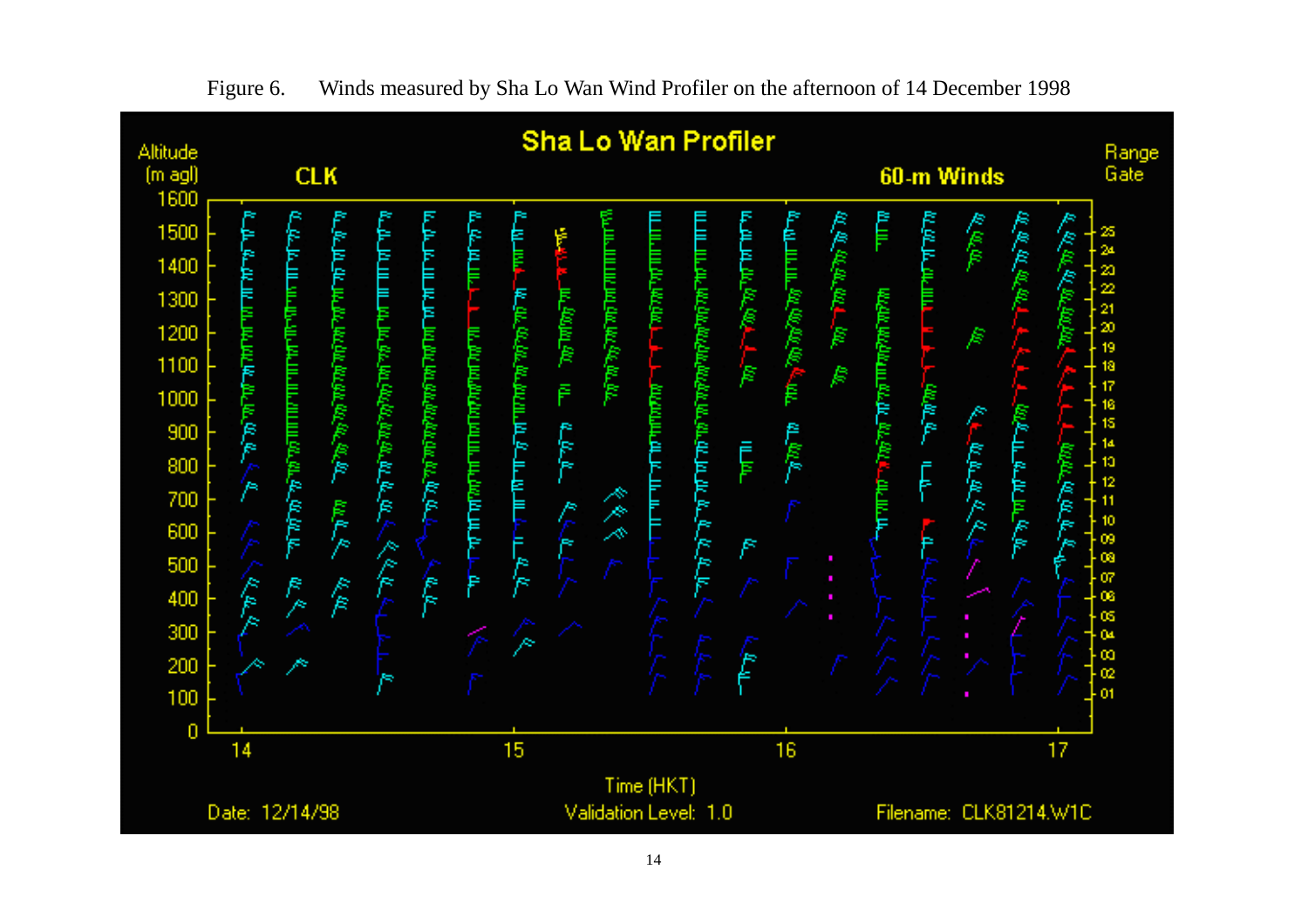<span id="page-19-0"></span>

Figure 7. Winds measured by Sham Shui Po Wind Profiler on the afternoon of 14 December 1998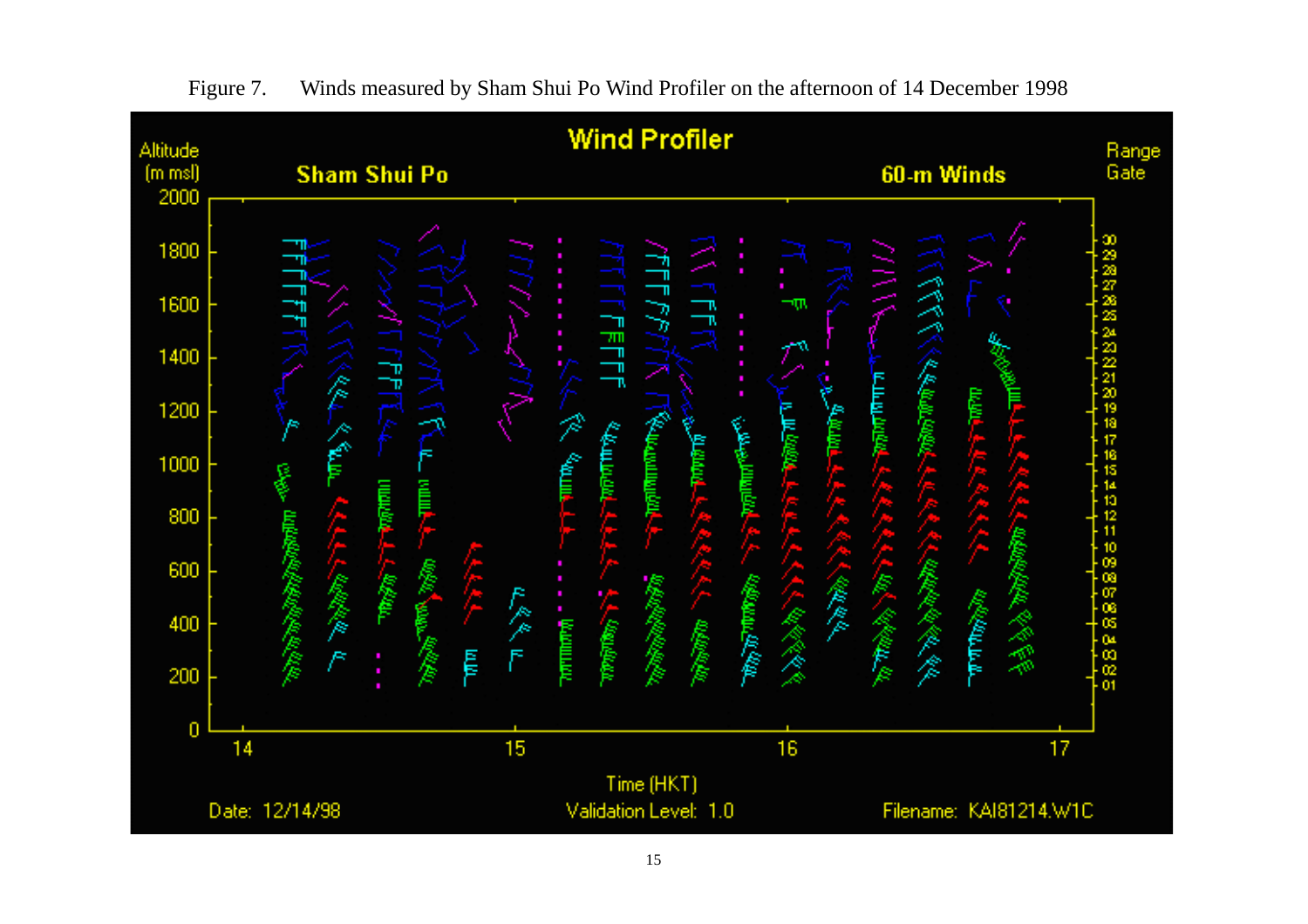<span id="page-20-0"></span>

Figure 8. Doppler Winds as Measured by TDWR at 0741Z on 14 December 1998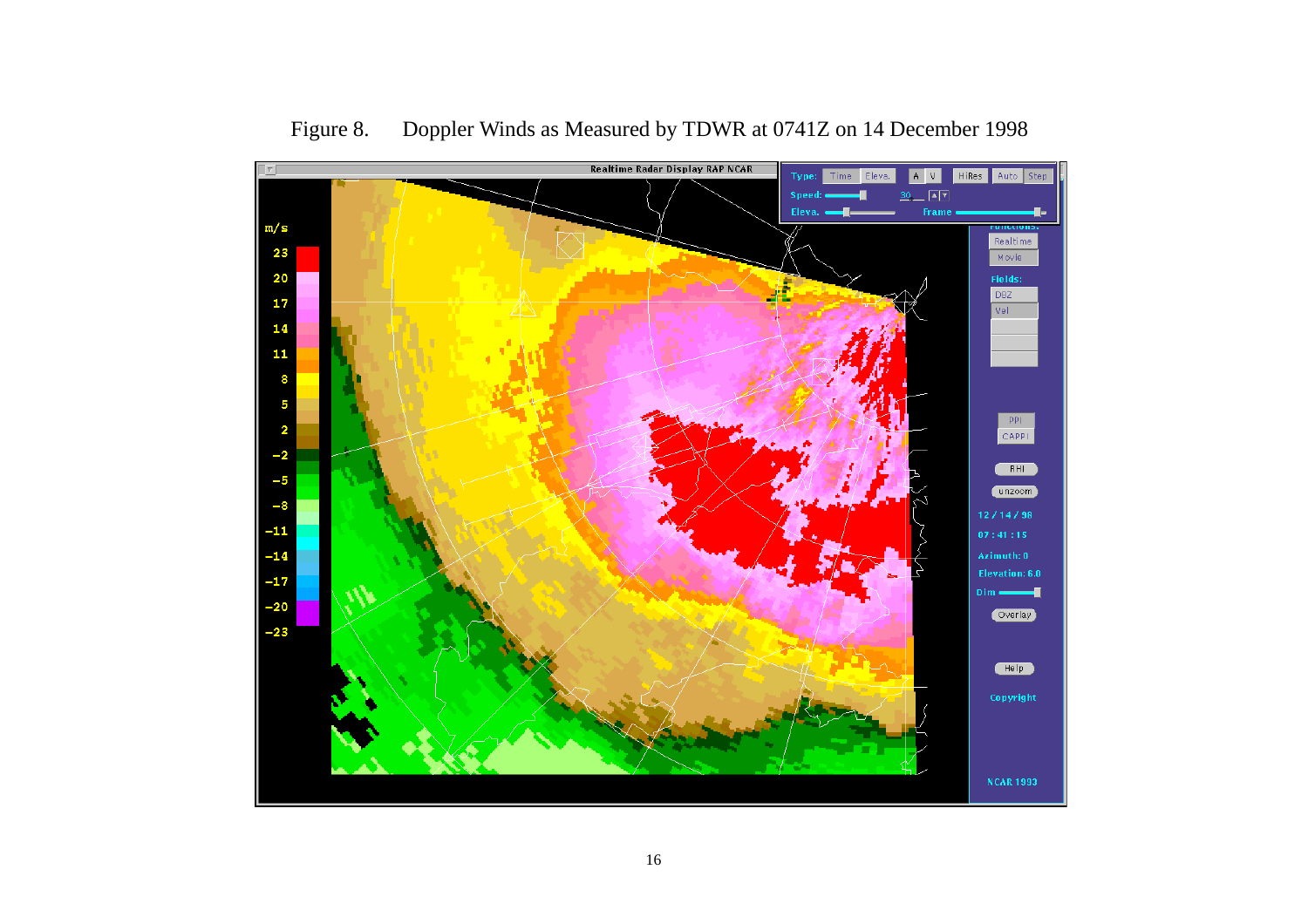

<span id="page-21-0"></span>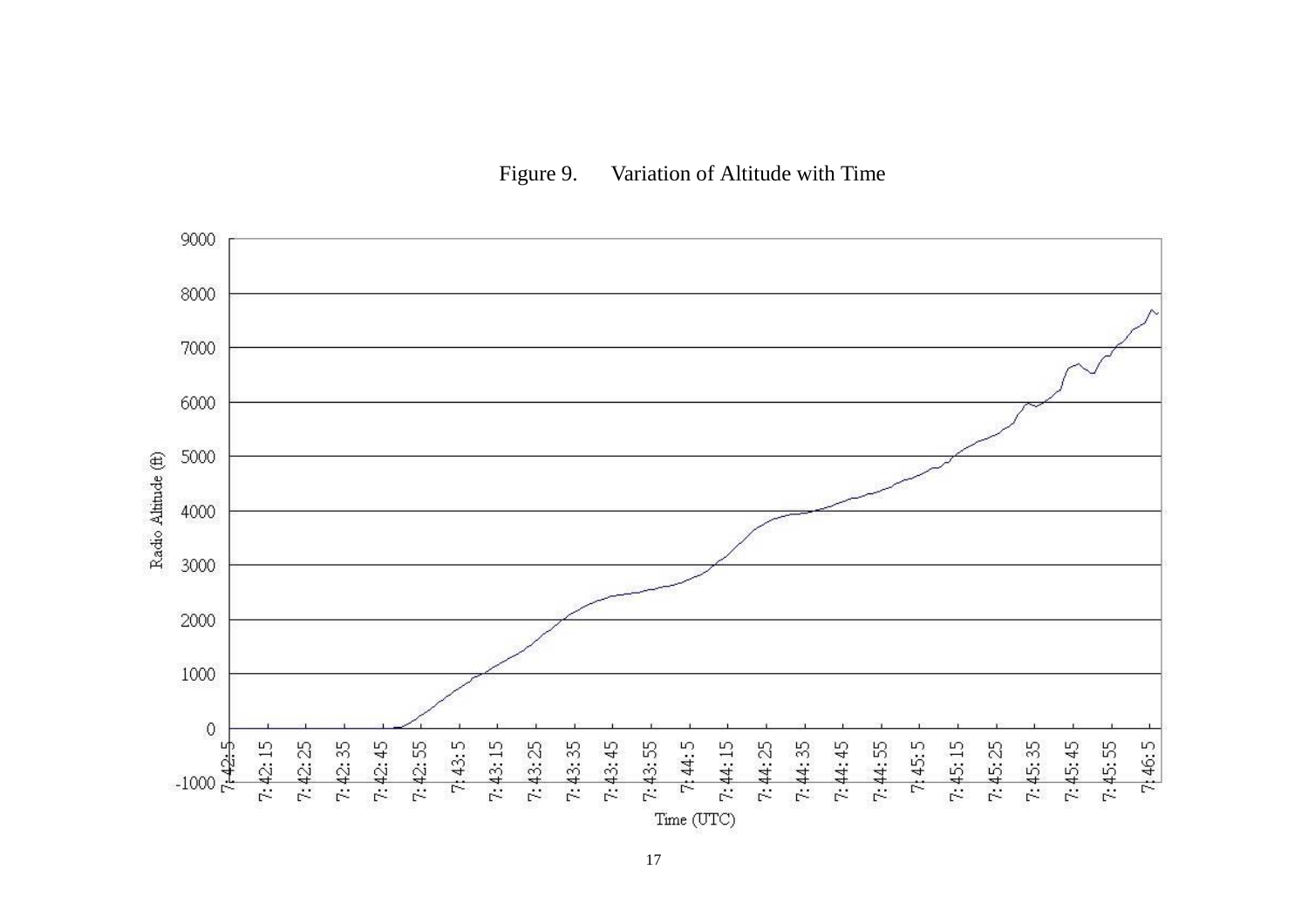<span id="page-22-0"></span>

Figure 10. Comparison of Winds Measured On-board with those from Sha Lo Wan Profiler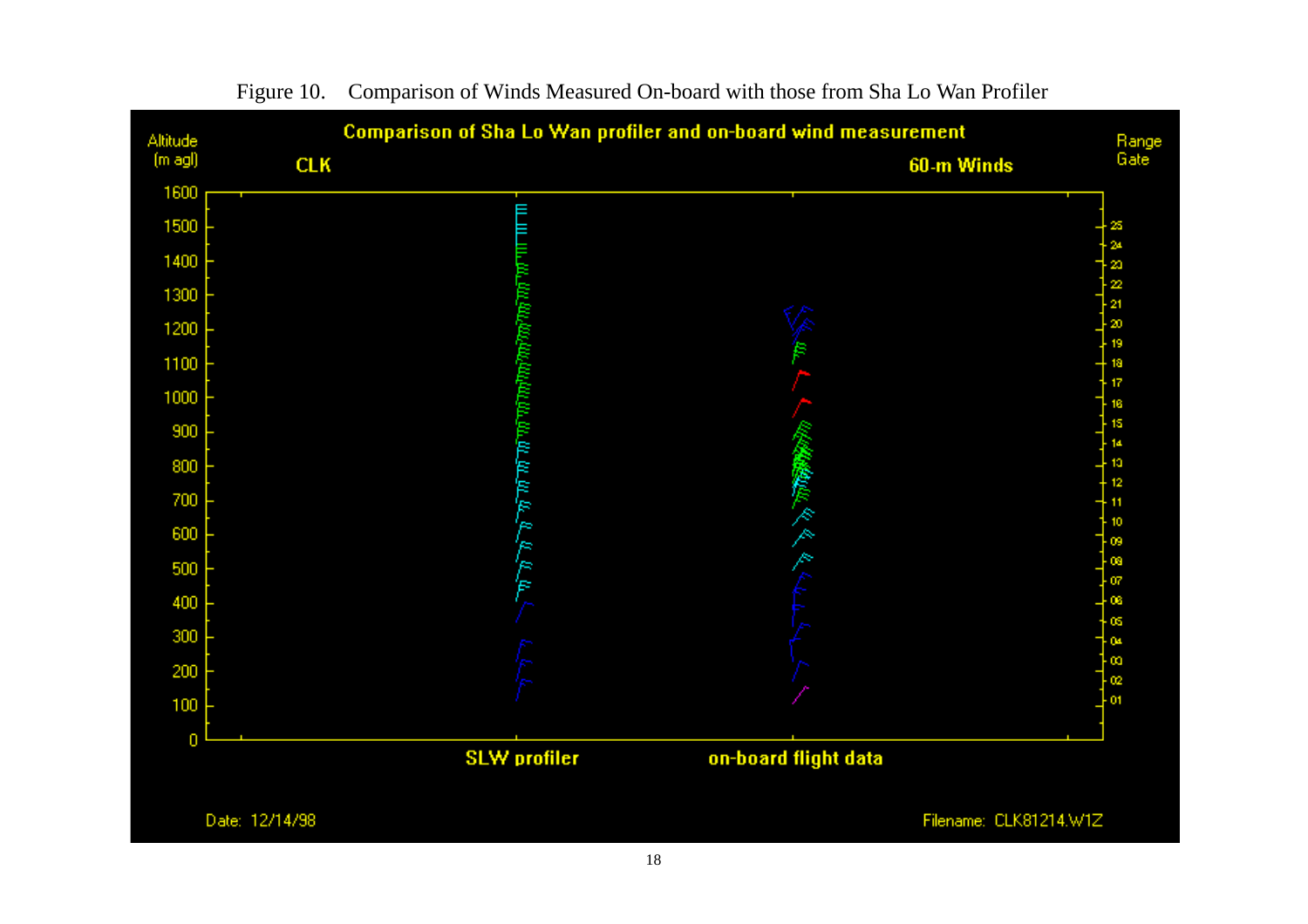

<span id="page-23-0"></span>

Air Speed Ground Speed Angle of Attack Pitch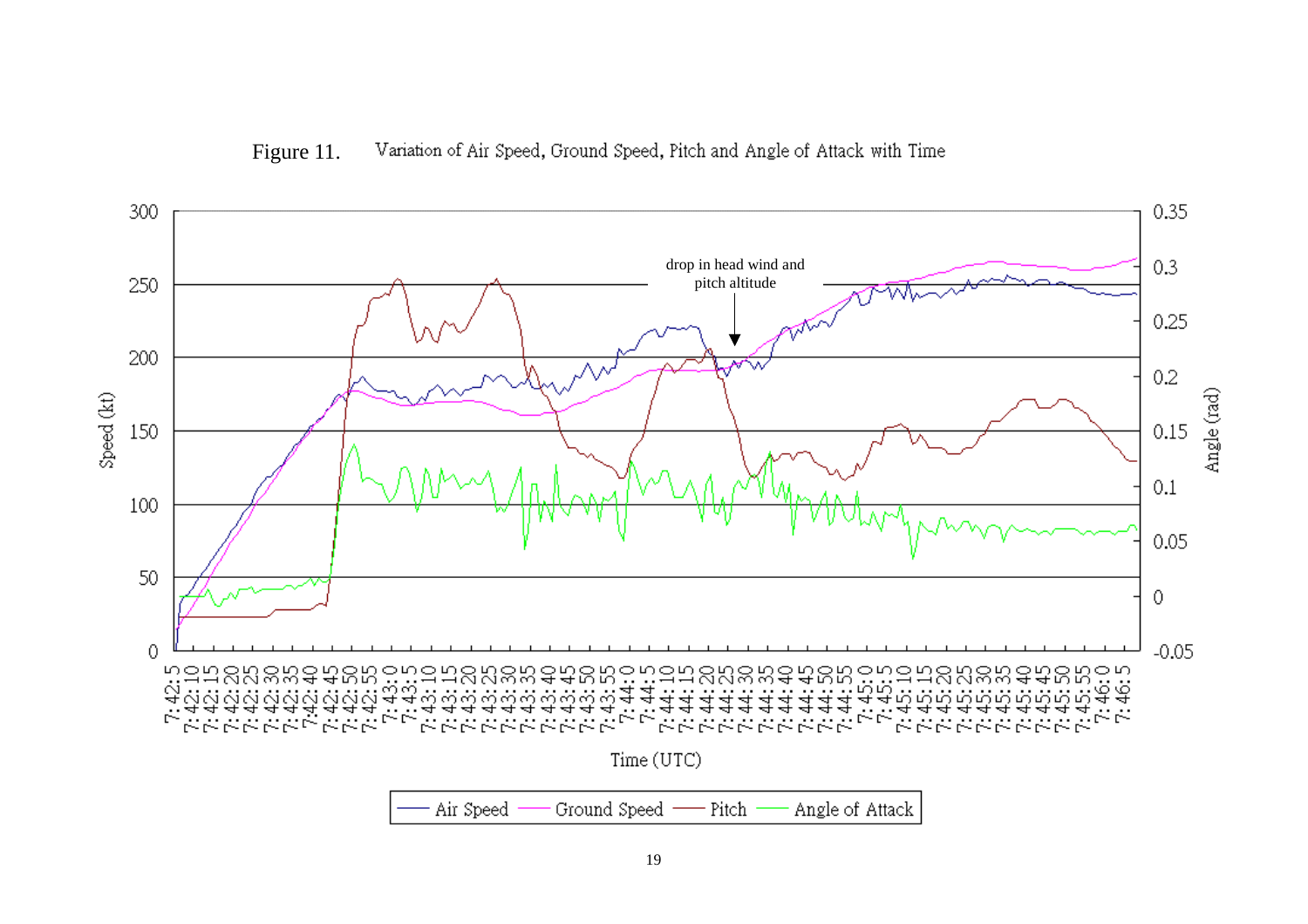

<span id="page-24-0"></span>

Height (feet)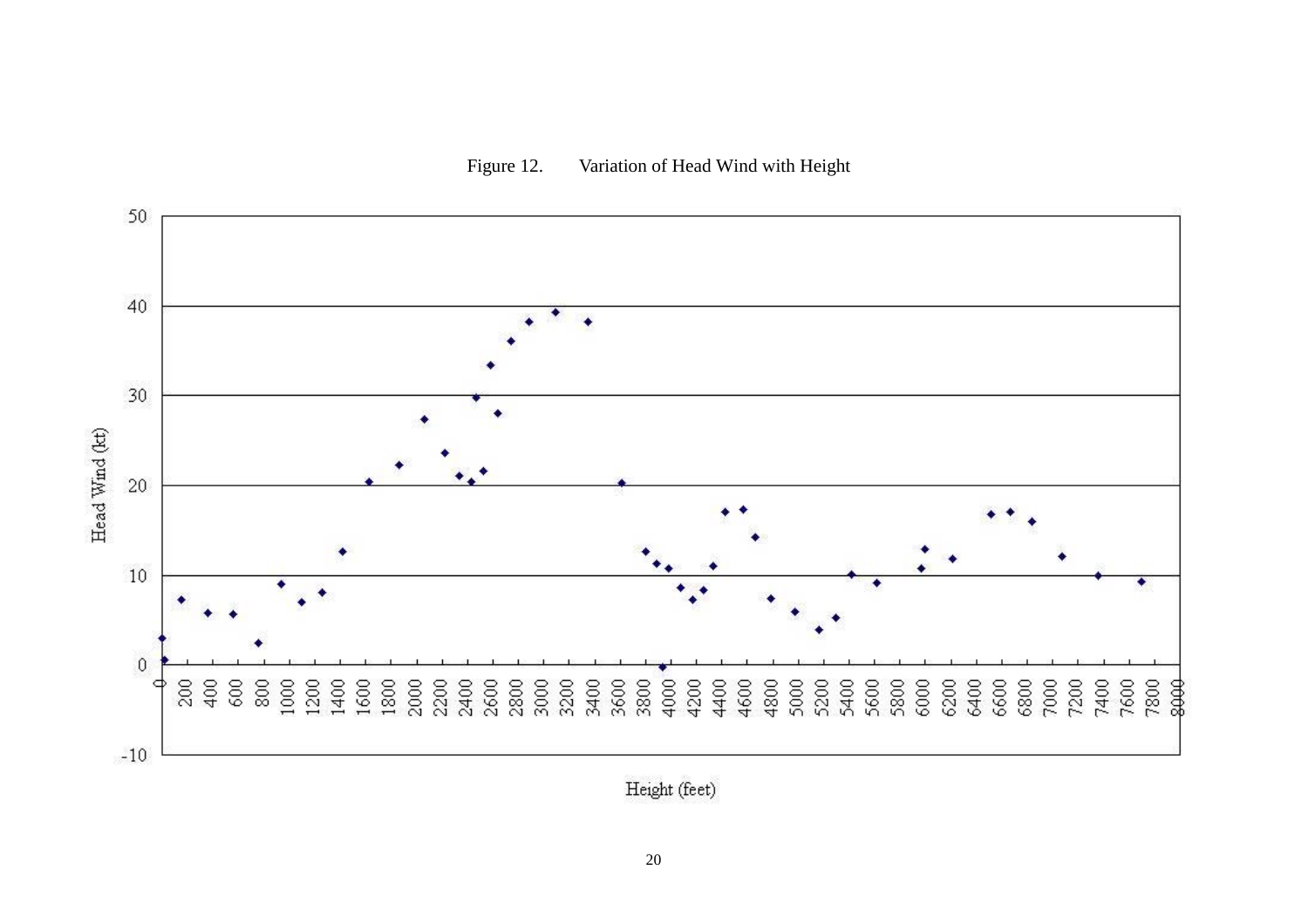<span id="page-25-0"></span>

Figure 13. Variation of head wind with distance for 3 flights arriving between 0635 and 0655 UTC 14 December 1998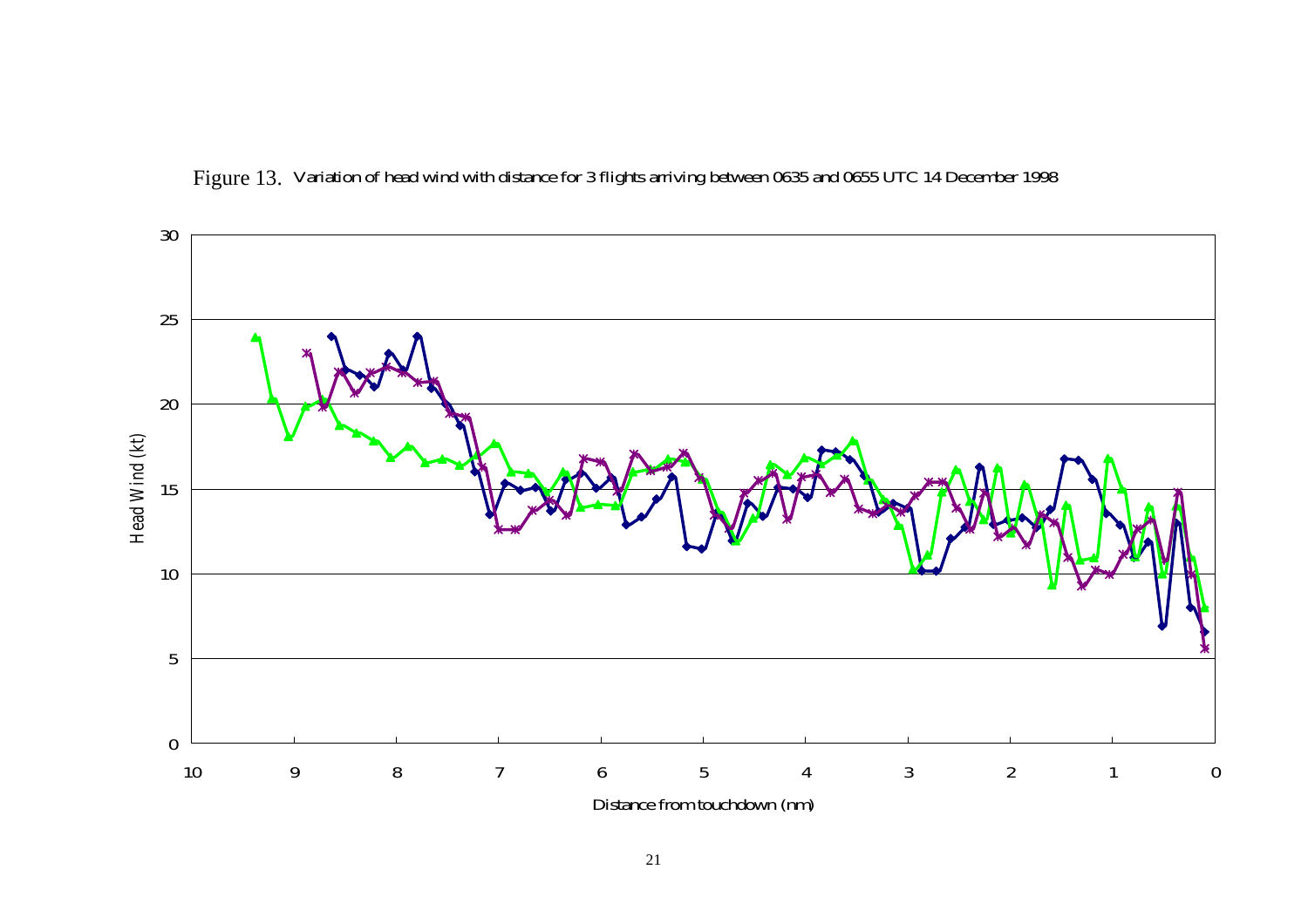<span id="page-26-0"></span>

Figure 14. Geographical Situation Display as at 0742Z on 14 December 1998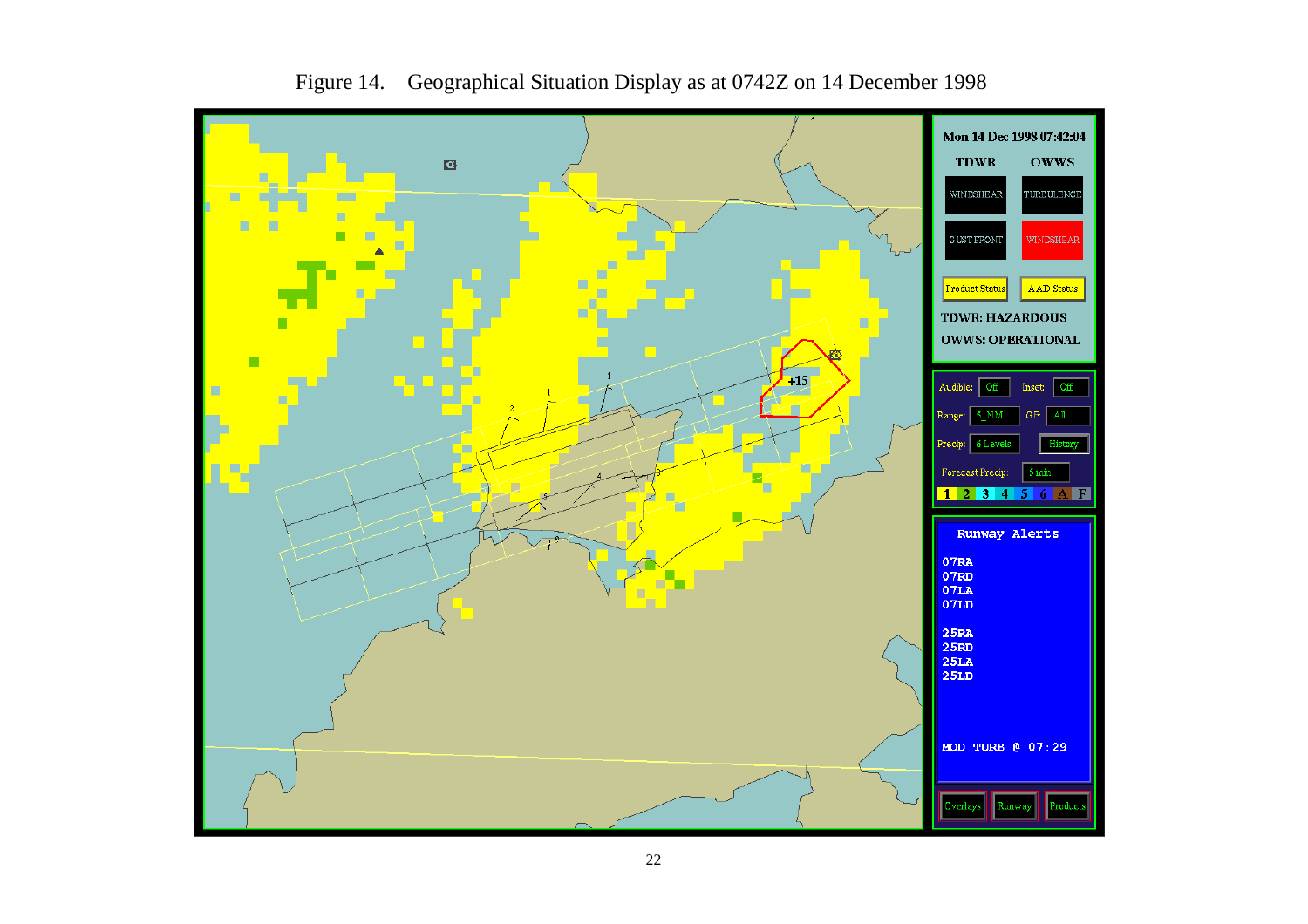<span id="page-27-0"></span>

Figure 15. Geographical Situation Display as at 0748Z 14 December 1998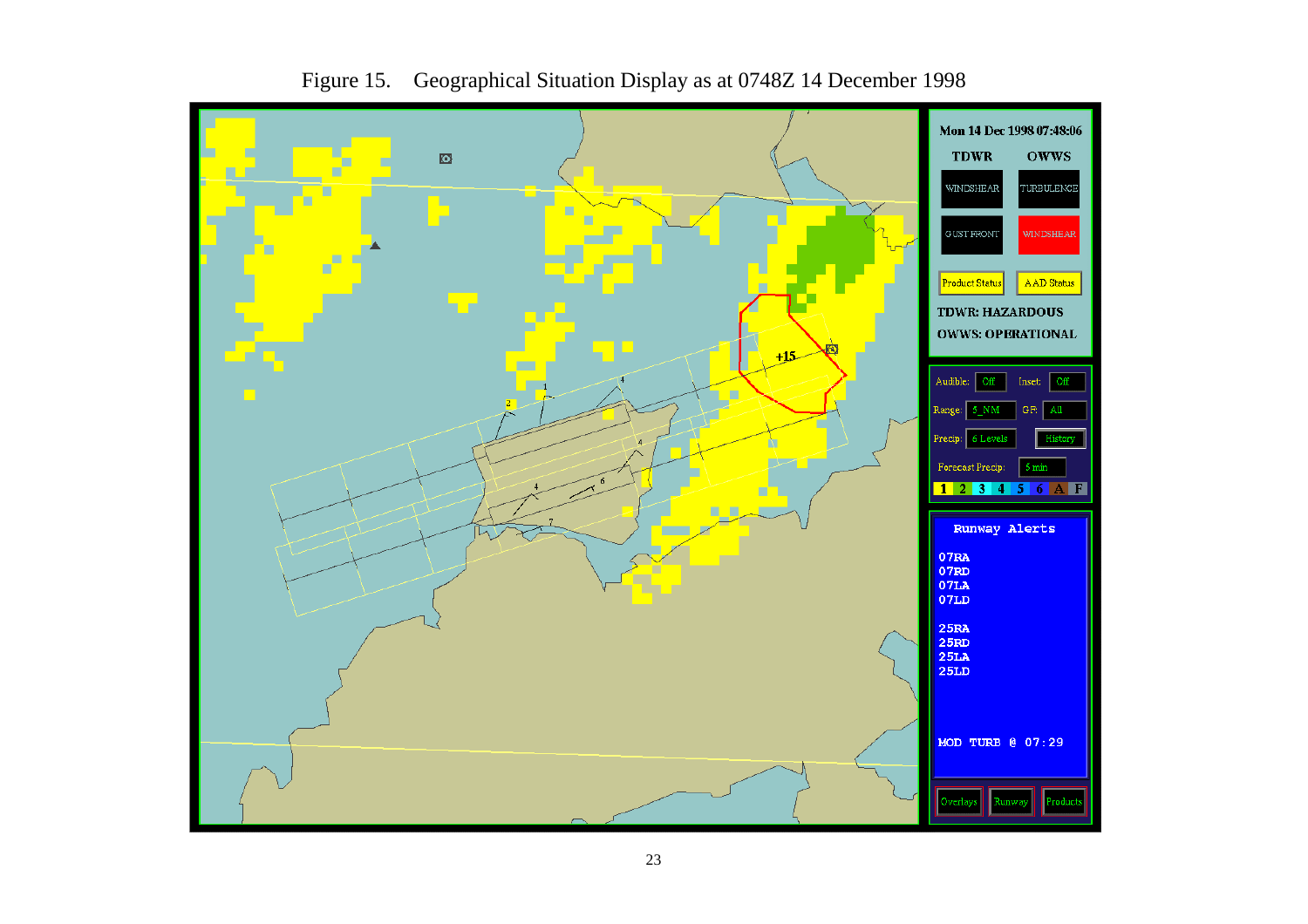<span id="page-28-0"></span>

# Figure 16. Windshear Gain Magnitude as analysed by WTWS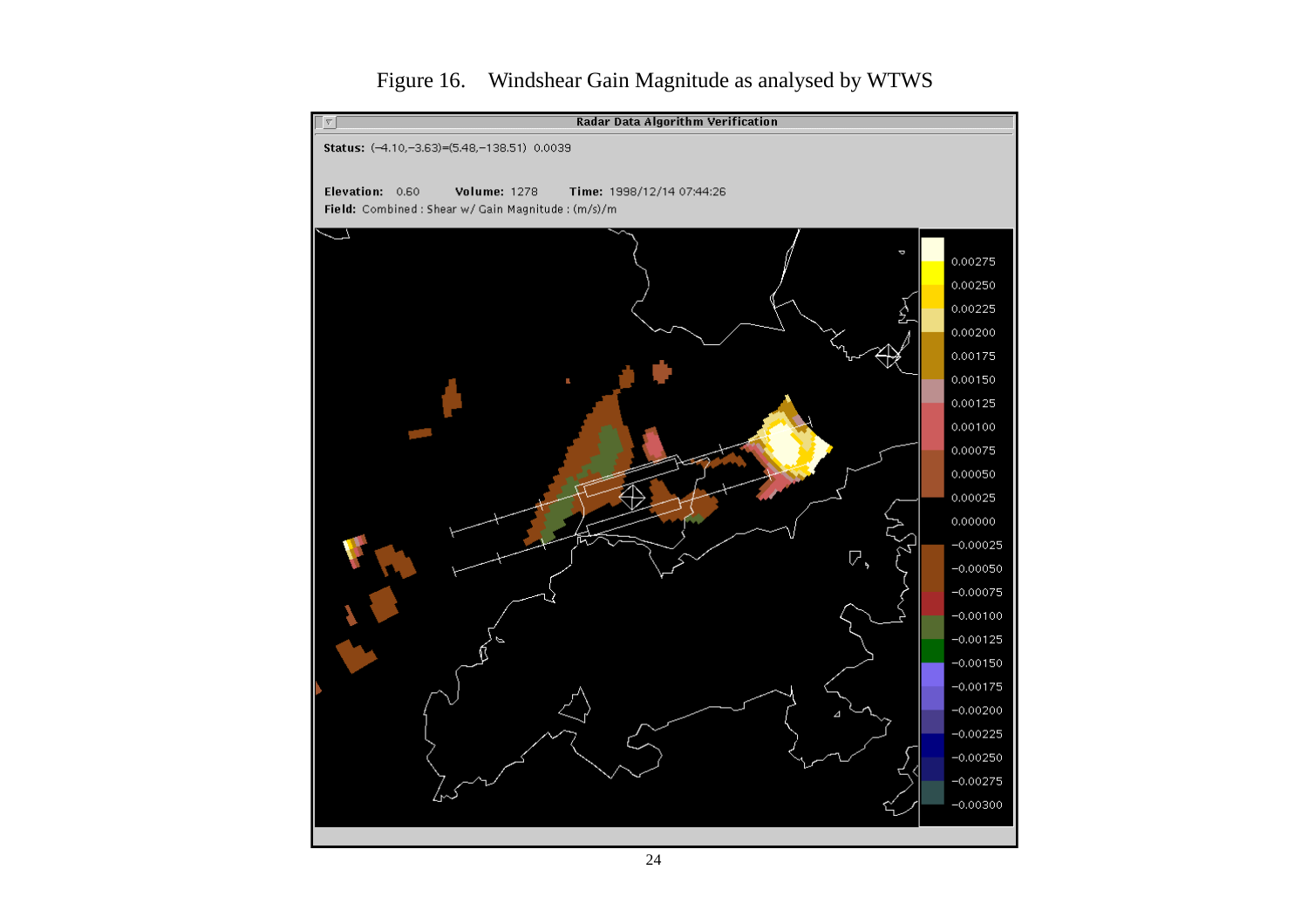### <span id="page-29-0"></span>Figure 17(a). RSM Forecast Time Cross Section at HK grid

 $(9812 1318 - 9812 1418 UTC)$ 

1318 1321 1400 1403 1406 1409 1412 1416 1418 <sub>19</sub> 1559<sub>3</sub> 1559<sub>2</sub> 1549<sub>2</sub> 1549<sub>3</sub> 1559<sub>3</sub> 1559<sub>2</sub> 1557<sub>2</sub> 1559<sub>1</sub> 15<u>9</u>9<sub>1</sub> 1589<sub>1</sub> 1589<sub>1</sub> 1589<sub>1</sub> 1589<sub>1</sub> 1589<sub>1</sub> 1589<sub>4</sub> 1589<sub>2</sub> 1589<sub>2</sub> 1589<sub>2</sub> 1589<sub>2</sub> 1589<sub>2</sub> 1589<sub>2</sub> 1589<sub>2</sub> 1589<sub>2</sub> 1589<sub>2</sub> 1589<sub>2</sub> 1589<sub>2</sub> 1589<sub>2</sub>  $650$  hPa $\frac{12}{121}$ 850 hPa ैेंπटा  $\frac{1}{891} - \frac{1}{891}$  $091 - 091$ mai  $Y_{21}$  11 11 19 10  $-10$  $10$  $091$ -891  $99$  $881$  $871$ Wzi Wzj. 860 hPa 870 hPa المحدد العام المحدد العام المحدد المحدد المحدد المحدد المحدد المحدد المحدد المحدد المحدد المحدد المحدد المحدد المحدد<br>المحدد المحدد المحدد المحدد المحدد المحدد المحدد المحدد المحدد المحدد المحدد المحدد المحدد المحدد المحدد المستخدم المستخدم المستخدمات المستخدمات المستخدمات المستخدمات المستخدمات المستخدمات المستخدمات المستخدمات المس<br>والمستخدمات المستخدمات المستخدمات المستخدمات المستخدمات المستخدمات المستخدمات المستخدمات المستخدمات المستخدمات 880 hPa تعداد عدوداً ويروداً ويروداً ويروداً وعدوداً وعدوداً وعدوداً عدوداً وعدوداً ويروداً ويروداً وعدوداً وعدوداً وعدوداً وعدوداً وعدوداً وعدوداً وعدوداً وعدوداً وعدوداً وعدوداً وعدوداً وعدوداً وعدوداً وعدوداً وعدوداً وعدوداً و 890 hPa 900 hPa  $13\nu$  $910 \text{ hPa } ^{100}_{120} = \text{hPa } ^{100}_{120} = \text{hPa } ^{100}_{120} = \text{hPa } ^{100}_{120} = \text{hPa } ^{100}_{120} = \text{hPa } ^{100}_{120} = \text{hPa } ^{100}_{120} = \text{hPa } ^{100}_{120} = \text{hPa } ^{100}_{120} = \text{hPa } ^{100}_{120} = \text{hPa } ^{100}_{120} = \text{hPa } ^{100}_{120} = \text{hPa } ^{100}_{1$  $910$  hPa  $941 - 931 - 911$ 920 hPa **i**sge isk 930 hPa  $04 - 04$  $\overline{g}$ al  $\overline{g}$ sl  $940$  hPa  $\overline{04}$  $\overline{04}$  $941$ **B**<sub>3</sub> 950 hPa - 951 - 941 841 1<sub>530</sub> 1<sub>530</sub> 960 hPa 而可 **Test Teal** = ಕ್ಯಗ = `ø51T Tø41 ื่อง **BAL**  $\frac{1}{4}$ 12I) 12I, 970 hPa T aift  $980 \text{ hPa}^{-19} = \frac{1}{18} = \frac{1}{18} = \frac{1}{18} = \frac{1}{18} = \frac{1}{18} = \frac{1}{18} = \frac{1}{18} = \frac{1}{18} = \frac{1}{18} = \frac{1}{18} = \frac{1}{18} = \frac{1}{18} = \frac{1}{18} = \frac{1}{18} = \frac{1}{18} = \frac{1}{18} = \frac{1}{18} = \frac{1}{18} = \frac{1}{18} = \frac{1}{18} = \frac{1}{18} = \frac{1}{18} = \frac{1}{18}$ 'ன آورم .54F <del>ہو</del>!  $980$  hPa - ait ் எட் ెత్ நி ுஞ ัสมี - ast \_ ।<br>1412<sup>288</sup> ।  $\frac{1}{14}$  $\frac{1}{2}$ 990 hPa 97 | 1,695 | 1<br>| 15|| 15||<br>| 08|| | 07| ¦⊯⁄r. جعزاءه 1000 hPa รส - శ  $\text{ SURFACE}^{\text{16}}_{\text{11}} = \frac{10}{11} - \frac{10}{11} - \frac{10}{12} - \frac{11}{12} - \frac{11}{12} - \frac{11}{12} - \frac{12}{12} - \frac{12}{12} - \frac{12}{12} - \frac{12}{12} - \frac{12}{12} - \frac{12}{12} - \frac{12}{12} - \frac{12}{12} - \frac{12}{12} - \frac{12}{12} - \frac{12}{12} - \frac{12}{12} - \frac{12}{12} - \frac{12}{12}$ ا 1925ء<br>'5' 1<mark>823 192</mark>3 J824 1,824 1,824. **SURFACE** 70 O 787 86 Ø8. 1321 1400 1403 1406 1409 1318 1412 1415 1418